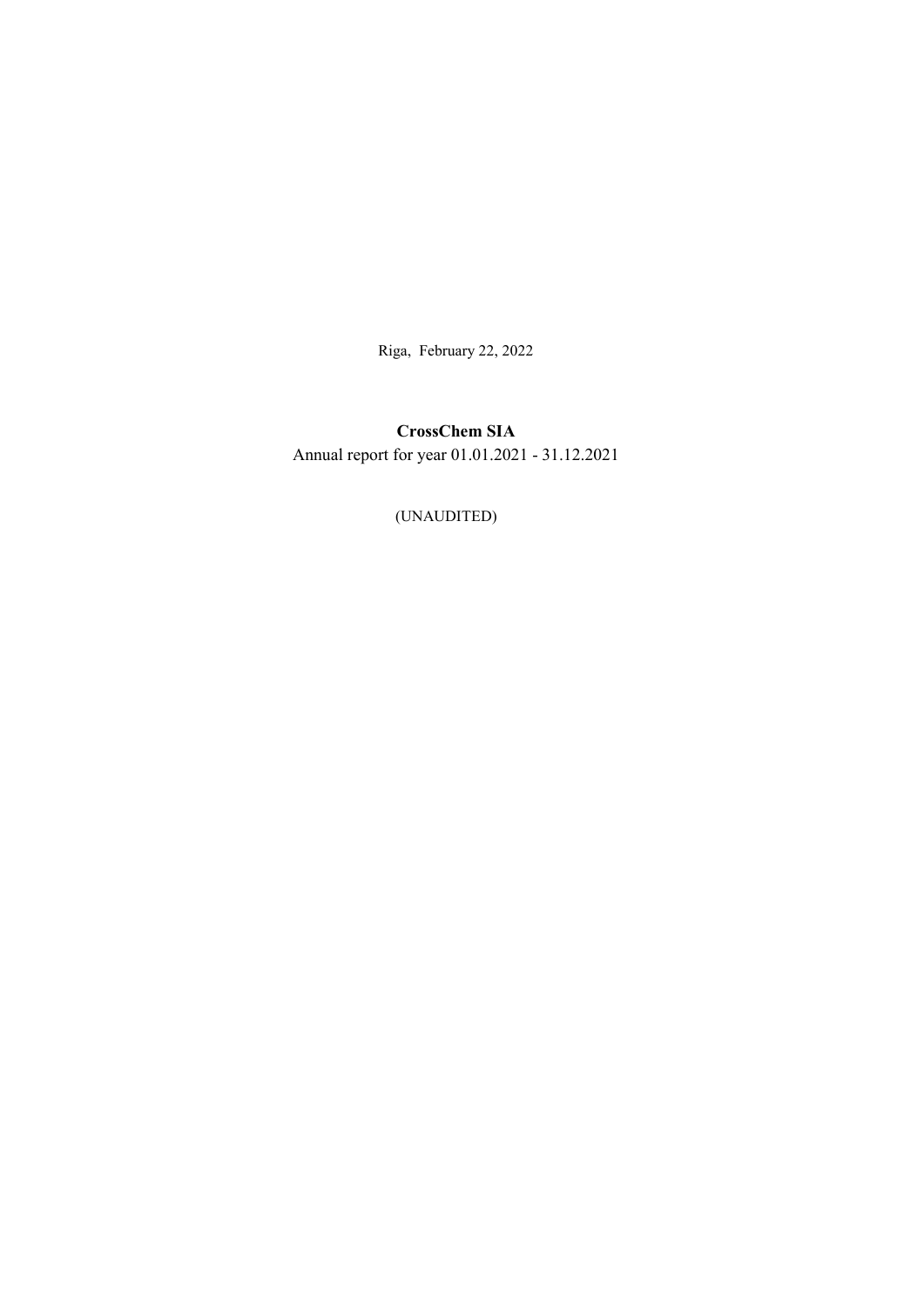## **CONTENT**

| <b>Information on the Company</b>        | 3  |
|------------------------------------------|----|
| <b>Management Report</b>                 | 4  |
| <b>Income Statement</b>                  | 6  |
| <b>Balance Sheet</b>                     | 7  |
| <b>Cash Flow Statement</b>               | 9  |
| <b>Statement of Changes in Equity</b>    | 11 |
| <b>Notes to the Financial Statements</b> | 12 |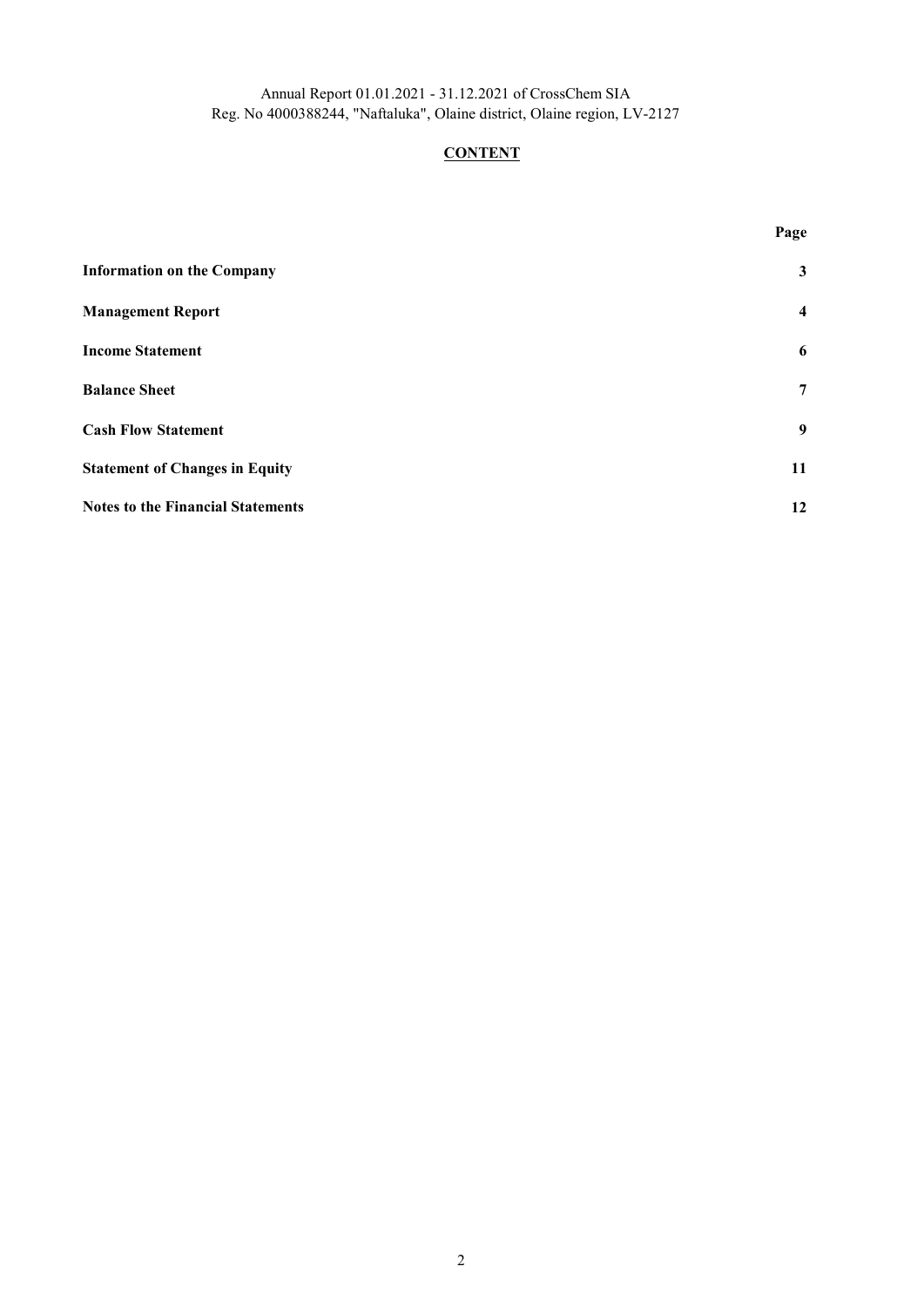## COMPANY INFORMATION

| Name of the Company               | CrossChem SIA                                                     |
|-----------------------------------|-------------------------------------------------------------------|
| Legal status of the Company       | Limited liability company                                         |
| Registration No., place and date  | LV40003888244, Riga, 11.01.2007.g.                                |
| Registered office                 | "Naftaluka", Olaines pagasts, Olaines novads, LV-2127             |
| Major shareholders                | SIA CrossChem International - 100%                                |
| Members of the Board              | Ričards Andersons<br>Chairman of the Board                        |
| Annual report drawn up by         | <b>Chief Accountant</b><br><b>Ieva</b> Grase                      |
| Reporting year                    | 01/01/2021<br>31/12/2021<br>from<br>to                            |
| Information on group's subsidiary | SIA CrossChem Estonia - 51%<br>SIA CrossChem International - 100% |
| Type of company's activity        | Manufacture of other chemical products                            |
| NACE classification code          | 2059                                                              |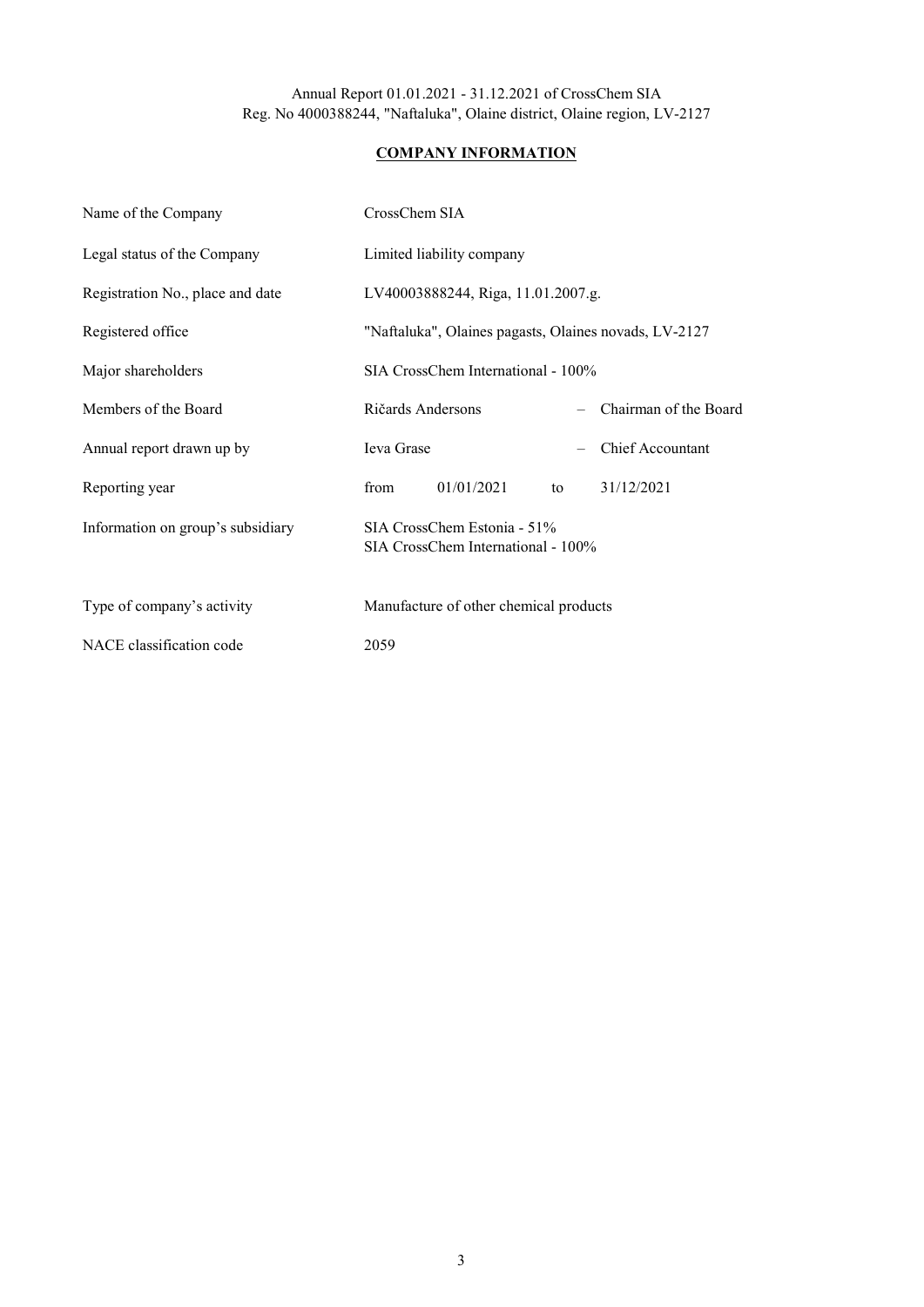### MANAGEMENT REPORT

#### Type of activity

SIA "CrossChem" (hereinafter in the text – the Company) produces and also sells imported chemical products and the additional products related to their use, storage and transporting. The company also provides series of services related to verification of the quality and delivery of these chemical products.

#### Performance and Financial Situation of the Company

In 2021 the net turnover of the Company was EUR 31,806,815. Compared to 2020 this increased by EUR 16,280,940 or 52%. This was achieved by attracting new clients for the existing products and increasing the sales of imported chemical products and production facilities as well as the increase in AdBlue prices due to the increase in raw material costs. The equity of the Company as of December 31, 2021 is EUR 3,838,744. The year ended with a profit. The Company is financially stable and able to meet its regular payments, as well as ensure implementation of the investment plan. This is reflected in the total current ratio (current assets/ short-term liabilities) of 1.48. The total amount of the fixed assets has increased, amounting to EUR 1,944,478 in 2021. The financial resources were invested in renewal, modernization, purchase of fixed assets and non-tangible investments. It is important to note the events of the 4th quarter of 2021, which affected the entire chemical industry. The increase in gas prices led to a partial suspension of the activities of a number of large European producers of fertilizers and AdBlue, which led to a shortage of finished products in the market. This placed a heavy burden on smaller producers with sufficient stocks of raw materials for production, including CrossChem SIA, which was able to partially meet additional market needs and increase its volumes in Q4 2021.

#### Strategy and Future Development Plans

The Company will continue to develop and expand the range of products offered and manufactured in the coming years, as well as provide efficient, safe and high-quality services.

The main strategic objectives are:

- 1. To continue development of the new production warehouse project.
- 2. To expand the range of products offered to the clients.

3. To expand the geography and scope of product sales. An important task is to ensure stable growth and development of the Company by ensuring welfare of the personnel and abilities to work towards a common goal. The main tasks of the long-term development are:

- A. To improve the digital corporate management system.
- B. To improve efficiency of the channels used for delivery of products to the clients.

C. To expand the range of products produced and offered. The investment policy will continue to focus on the longterm development and competitiveness of the Company. Significant risks that may affect the Company's results of operations include rising raw material prices, EUR / USD exchange rate fluctuations and SARS-CoV-2. The company also monitors the current situation of sanctions decisions and prepares for a timely response to the situation. In order to reduce the impact of these risks, the Company intends to strengthen the existing relationships with suppliers together with establishing new ones and will facilitate trade with buyers in the above currencies. Risk that the Company may face in the next operating period is an increased competition in international markets, therefore great emphasis will be placed on individual customer visits and closer cooperation with customers. This year, the company has successfully raised debt capital by issuing its first bonds on Nasdaq Riga alternative market First North. This made it possible to increase the Company's turnover and in general to improve the financial results of the year.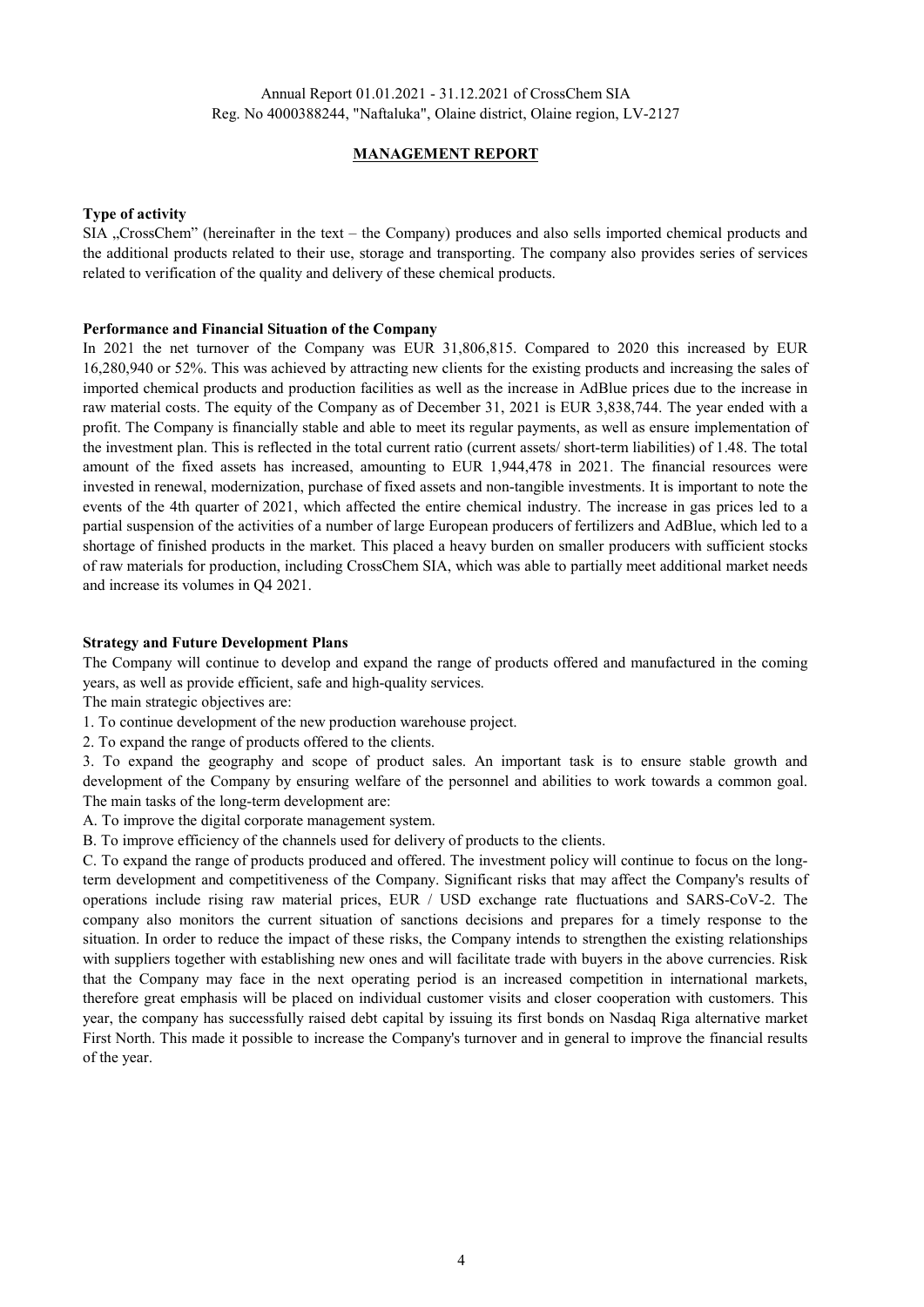#### Financial Risk Management

The financial assets of the Company are mostly comprised by the receivables denominated in euro, as well as demand deposits in credit institutions. Majority of financial obligations are comprised by debts to suppliers for products and services. Cash is mostly placed in well-known Latvian financial institutions. The main external funding source of the Company, besides issued bonds on Nasdaq Riga, is Latvian credit institution ALTUM, which granted a loan for current assets to mitigate the COVID-19 effect. The Company ascribes a low interest rate risk for the current credit obligations, and therefore this should avoid a significant effect on its operating results in the future. The Company has developed the following policy to address issues related to receivables: direct managers work with clients that have late payments for up to 30 calendar days, after exceeding 30 calendar days of debt, its recovery is transferred to the Company's lawyer, who, according to experience, ensures 99% debt recovery. Besides, the Company is cooperating with SIA Factris LV1 factoring. Since factoring customers are insured, then in negative scenario case the Company will recover 90% of the debt amount. There is no significant difference between the carrying amount of financial assets and liabilities and their fair value. Taking into account the situation in the country and in the world with the spread of SARS-CoV-2 virus, the Company kept production volumes at a high level and was able to organize work to ensure timely provision of products to all customers. The main challenges that the Company was able to overcome due to the current negative situation in the world were the increase in prices for raw materials, fuel and components, as well as delays in traditional logistics routes. Despite all these difficulties, the Company showed robust financial results in 2021, which became possible due to the rapid adaptation to the new market conditions. Based on the current situation of high prices for raw materials and products in the 1st quarter of 2022 and taking into account the assumption of a gradual normalization of prices in the 2nd -3rd quarter of 2022, we forecast the Company's turnover in 2022 at the level of EUR 30 million, while maintaining the target level of EBITDA margin within 6 %-7%. This forecast is 46% higher than the baseline scenario for 2022 prepared in mid-2021 (EUR 20.5 million) and will be subsequently adjusted based on the results of the first quarter of 2022.

Ričards Andersons February 22, 2022 (Chairman of the Board) signature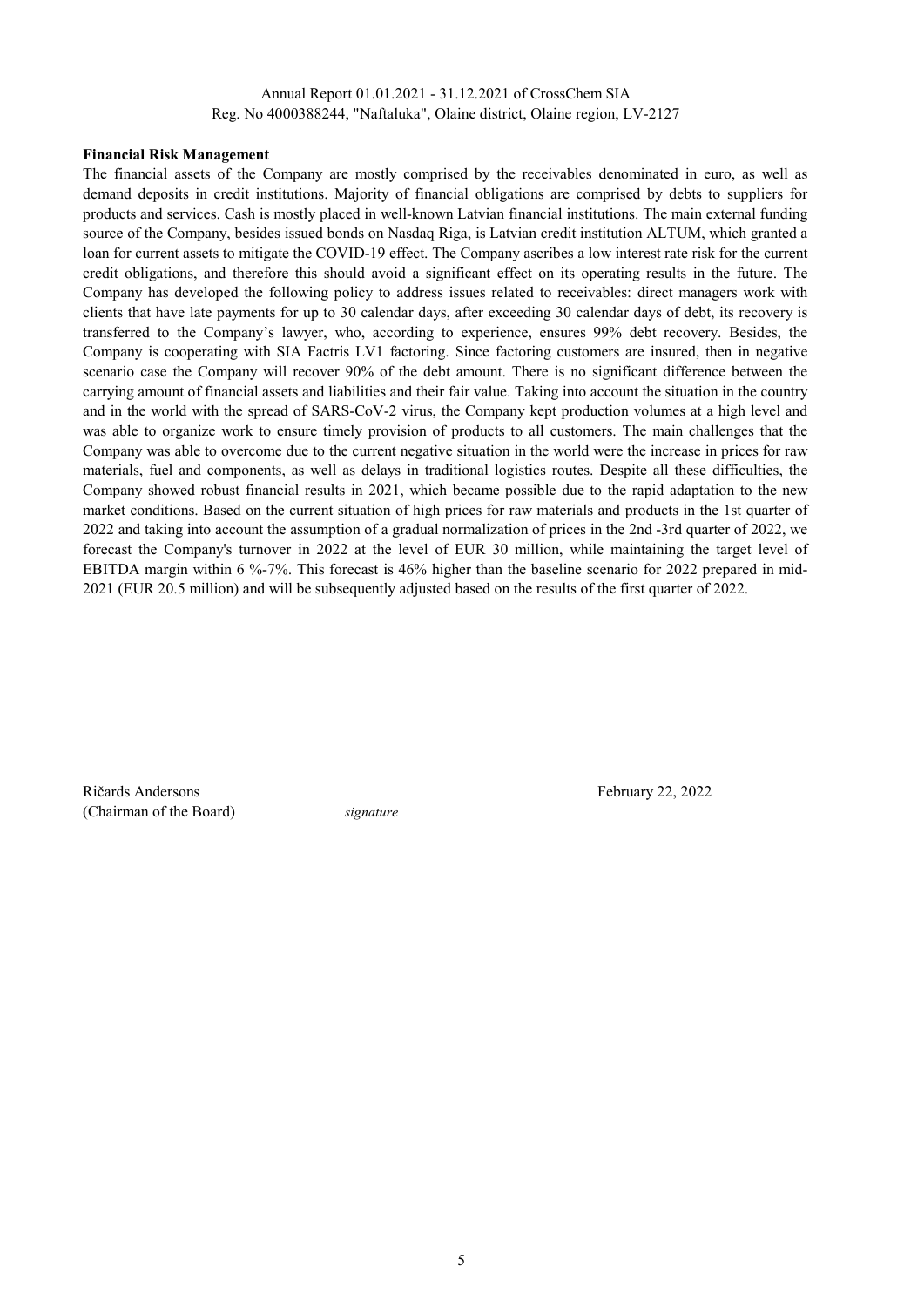## INCOME STATEMENT

(classified per function of expenditure)

|                                                                  | Note   | 2021           | 2020           |
|------------------------------------------------------------------|--------|----------------|----------------|
|                                                                  | number | <b>EUR</b>     | <b>EUR</b>     |
| Net turnover:                                                    | 2      | 31,806,815     | 15,525,875     |
| b) from other main activity types.                               |        | 31,806,815     | 15,525,875     |
| Production cost of goods sold, acquisition cost of goods sold or | 3      | (28, 330, 192) | (13, 574, 236) |
| services provided                                                |        |                |                |
| <b>Gross profit or loss</b>                                      |        | 3,476,623      | 1,951,639      |
| Selling expenses                                                 | 4      | (1,099,353)    | (803, 204)     |
| Administrative expenses                                          | 5      | (421, 346)     | (286, 124)     |
| Other operating income                                           | 6      | 239,738        | 88,792         |
| Other operating expenses                                         | 7      | (249,703)      | (80,625)       |
| Income from other securities and loans which make long-term      |        | 1,915          |                |
| financial investments:                                           |        |                |                |
| b) from associated companies and other companies, as             |        | 1,915          |                |
| well as from securities and other long-term receivables.         |        |                |                |
| Other interest and similar income:                               |        | 13,490         | 937            |
| a) from subsidiary companies,                                    |        | 5,067          | 937            |
| b) from other persons.                                           |        | 8,423          |                |
| Interest payments and similar expenses:                          |        | (100, 284)     | (167,211)      |
| b) to other persons.                                             |        | (100, 284)     | (167,211)      |
| Profit or loss before corporate income tax                       |        | 1,861,080      | 704,204        |
| Corporate income tax for the reporting year                      |        | (93, 486)      | (11, 391)      |
| Profit or loss of the reporting year                             |        | 1,767,594      | 692,813        |

Notes on pages 12 to -1 form are integral part of these financial statements.

Ričards Andersons (Chairman of the Board)

signature

February 22, 2022

#### Annual report drawn up by:

Ieva Grase (Chief Accountant)

signature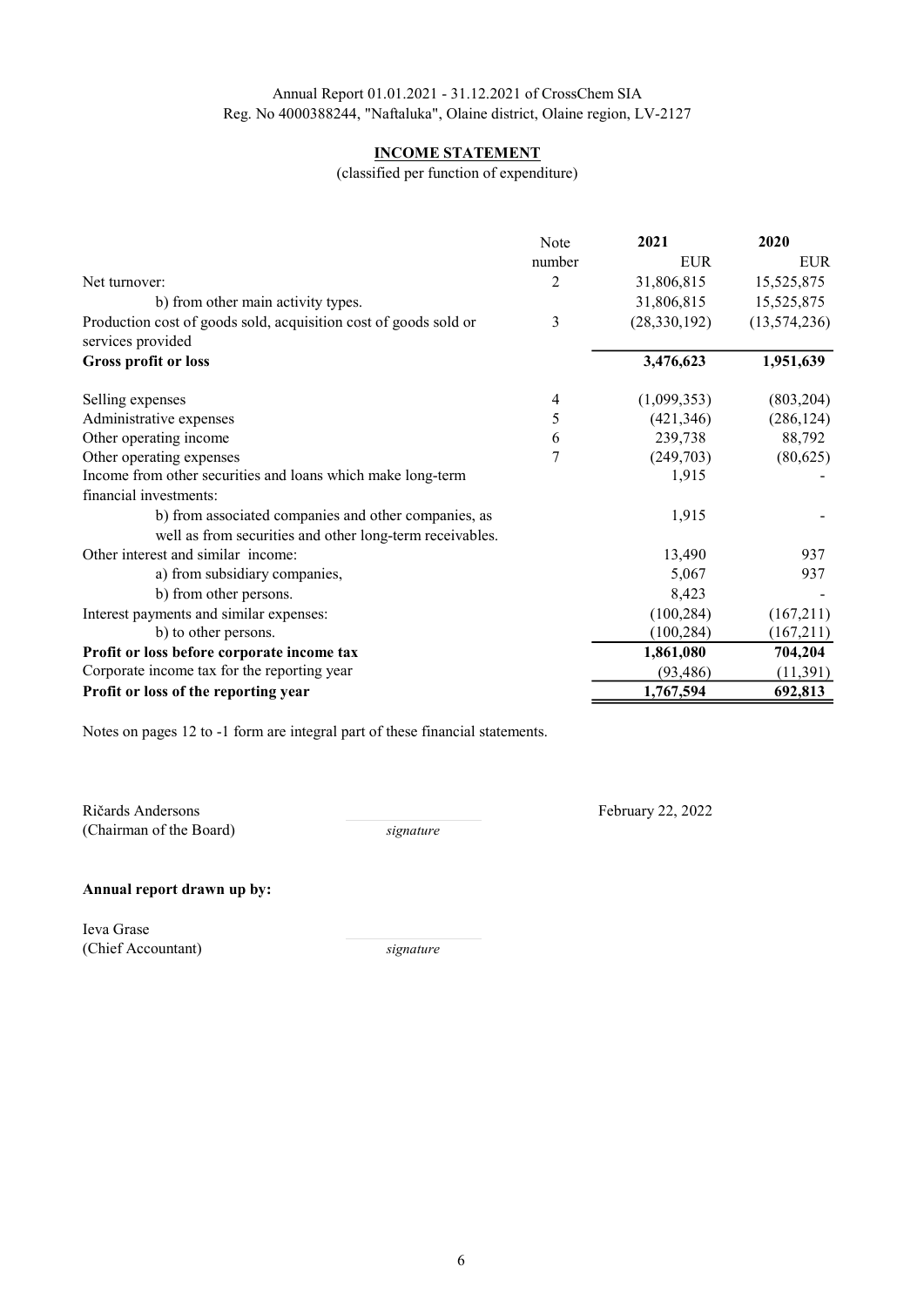## **BALANCE SHEET**

| <b>ASSETS</b>                                                 | Note   | 31/12/2021 | 31/12/2020 |
|---------------------------------------------------------------|--------|------------|------------|
|                                                               | number | <b>EUR</b> | <b>EUR</b> |
| <b>Long-term investments</b>                                  |        |            |            |
| <b>Intangible assets</b>                                      |        |            |            |
| Concessions, patents, licences, trademarks and similar rights |        | 246,977    | 221,696    |
| <b>Total intangible assets</b>                                | 8      | 246,977    | 221,696    |
| <b>Fixed assets</b>                                           |        |            |            |
| Real estate:                                                  |        | 179,204    | 229,204    |
| a) land, buildings and structures,                            |        | 179,204    | 229,204    |
| Animals and plants:                                           |        |            |            |
| a) working or productive animals and long-term plantings,     |        |            |            |
| Long-term investment in leased fixed assets                   |        | 123,268    | 140,897    |
| Technology devices and equipment                              |        | 640,444    | 635,357    |
| Other fixed assets and inventory                              |        | 256,169    | 236,092    |
| Expense of tangible assets and construction in progress       |        | 745,393    | 303,407    |
| <b>Total fixed assets</b>                                     | 9      | 1,944,478  | 1,544,957  |
| Long-term financial investments                               |        |            |            |
| Shareholding in the capital of subsidiary companies           | 10     | 177,256    | 178,756    |
| Loans to subsidiary companies                                 | 11     | 703,882    | 326,574    |
| Other loans and long-term receivables                         | 12     | 22,625     | 376,050    |
| Own shares                                                    |        |            |            |
| Loans to shareholders and management                          |        |            |            |
| Deferred tax assets                                           |        |            |            |
| <b>Total long-term financial investments</b>                  |        | 903,763    | 881,380    |
| <b>Total long-term investments</b>                            |        | 3,095,218  | 2,648,033  |
| <b>Current assets</b>                                         |        |            |            |
| <b>Inventories</b>                                            |        |            |            |
| Raw materials, direct materials and auxiliary materials       |        | 4,454,099  | 2,047,307  |
| Finished products and goods for sale                          |        | 212,533    | 84,510     |
| Advance payments for inventories                              |        | 818,205    | 75,920     |
| <b>Total inventories</b>                                      |        | 5,484,837  | 2,207,737  |
| <b>Receivables</b>                                            |        |            |            |
| Trade receivables                                             | 13     | 4,178,296  | 841,447    |
| Amounts owed by related companies                             | 11     | 60,950     | 22,366     |
| Other receivables                                             | 14     | 7,112      | 3,786      |
| Prepaid expenses                                              |        | 13,567     | 15,278     |
| <b>Total receivables</b>                                      |        | 4,259,925  | 882,877    |
| Cash and cash equivalents                                     |        | 1,225,826  | 376,178    |
| <b>Total current assets</b>                                   |        | 10,970,588 | 3,466,792  |
|                                                               |        |            |            |
| <b>TOTAL ASSETS</b>                                           |        | 14,065,806 | 6,114,825  |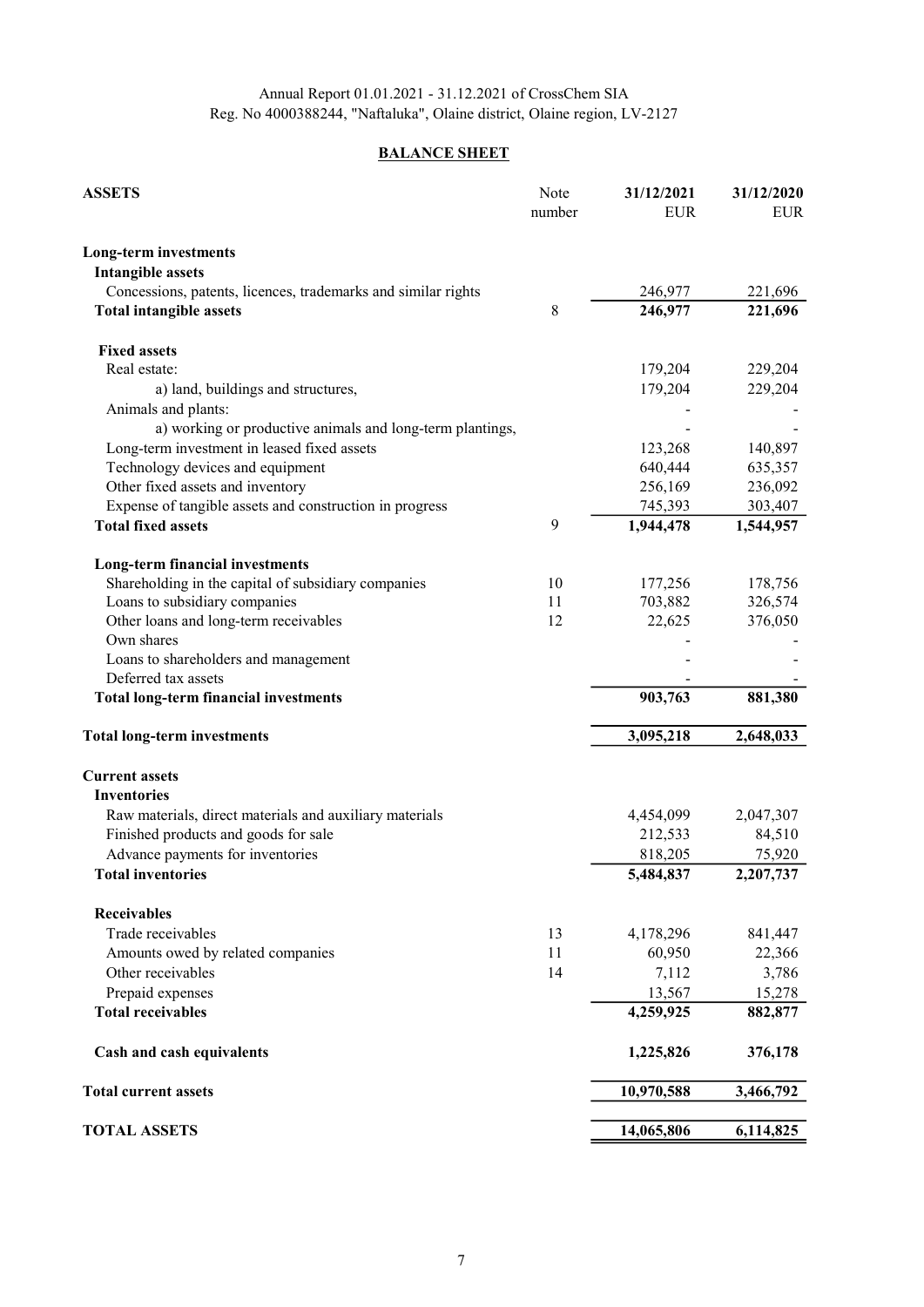## **BALANCE SHEET**

| <b>LIABILITIES</b>                                       | Note<br>number | 31/12/2021<br><b>EUR</b> | 31/12/2020<br><b>EUR</b> |
|----------------------------------------------------------|----------------|--------------------------|--------------------------|
| <b>Equity capital</b>                                    |                |                          |                          |
| Share capital (equity capital)                           | 15             | 1,301,400                | 1,301,400                |
| Long-term investment revaluation reserve                 | 16             | 366,664                  | 407,404                  |
| Reserves:                                                |                | 14                       | 14                       |
| f) other reserves                                        |                | 14                       | 14                       |
| Retained earnings or uncovered losses of previous years  |                | 403,072                  | 85,259                   |
| Profit or loss of the reporting year                     |                | 1,767,594                | 692,813                  |
| <b>Total equity capital</b>                              |                | 3,838,744                | 2,486,890                |
| <b>Creditors</b>                                         |                |                          |                          |
| <b>Long-term liabilities</b>                             |                |                          |                          |
| <b>Bonds</b>                                             |                | 1,951,256                |                          |
| Borrowings from credit institutions                      | 17             | 777,776                  | 1,000,000                |
| Other borrowings                                         | 18             | 81,139                   | 34,774                   |
| <b>Total long-term liabilities</b>                       |                | 2,810,171                | 1,034,774                |
| <b>Short-term liabilities</b>                            |                |                          |                          |
| Borrowings from credit institutions                      | 17             |                          |                          |
| Other borrowings                                         | 18             | 39,406                   | 395,441                  |
| Advance payments from customers                          |                | 5,175,119                | 724,605                  |
| Trade payables                                           |                | 1,243,915                | 1,152,718                |
| Amounts owed to subsidiary companies                     |                | 59,650                   | 15,000                   |
| Taxes and mandatory state social insurance contributions | 19             | 163,192                  | 110,421                  |
| Other liabilities                                        | 20             | 354,313                  | 69,482                   |
| Deferred income                                          |                | 19,710                   | 4,316                    |
| Dividends payable                                        |                | 199,000                  |                          |
| Accrued liabilities                                      | 21             | 162,586                  | 121,178                  |
| <b>Total short-term liabilities</b>                      |                | 7,416,891                | 2,593,161                |
| <b>Total liabilities</b>                                 |                | 10,227,062               | 3,627,935                |
| <b>TOTAL LIABILITIES</b>                                 |                | 14,065,806               | 6,114,825                |

Notes on pages 12 to -1 form are integral part of these financial statements.

Ričards Andersons (Chairman of the Board) signature

February 22, 2022

Annual report drawn up by:

Ieva Grase (Chief Accountant)

signature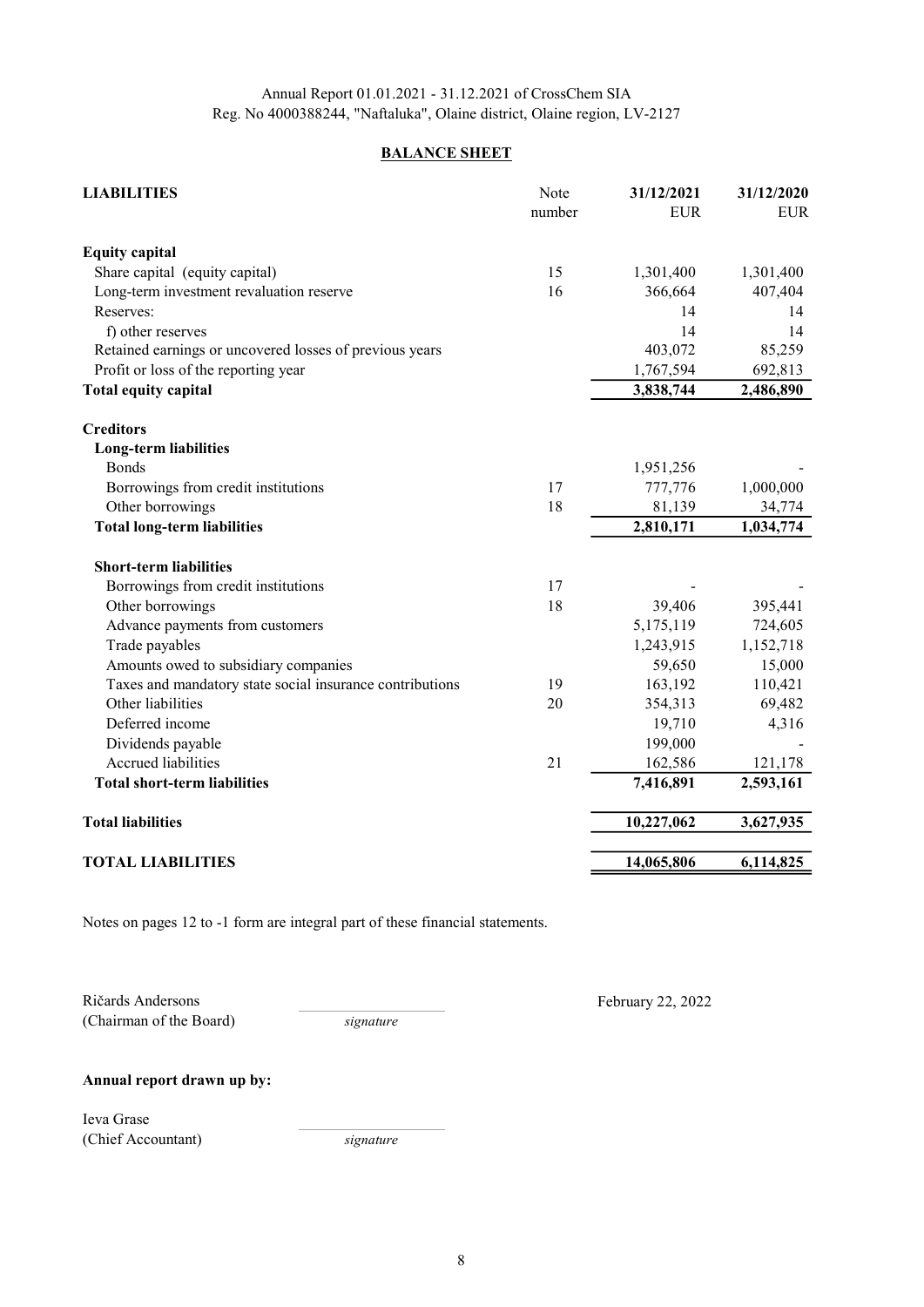## CASH FLOW STATEMENT

(indirect method)

|                                                                                                        | Note             |                   |                |
|--------------------------------------------------------------------------------------------------------|------------------|-------------------|----------------|
|                                                                                                        | number           | 2021              | 2020           |
|                                                                                                        |                  | <b>EUR</b>        | <b>EUR</b>     |
| <b>Cash Flow from operating activities</b>                                                             |                  |                   |                |
| Profit or loss before taxation                                                                         |                  | 1,861,080         | 704,204        |
| <b>Adjustments:</b>                                                                                    |                  |                   |                |
| Adjustments of decrease in value of equity capital                                                     |                  | 208,292           | 167,144        |
| Amortisation of intangible assets                                                                      |                  | 39,127            | 22,094         |
| Increase / decrease in provisions                                                                      |                  |                   |                |
| Unrealised profit from fluctuations of currency exchange rate                                          |                  | 20,035            |                |
| Interest and similar income                                                                            |                  | (13,490)          | (937)          |
| Income from subsidies                                                                                  |                  | (110,220)         |                |
| Interest and similar expenses                                                                          |                  | 100,284           | 167,211        |
| Cash Flow before adjustments on changes in current assets and                                          |                  | 2,105,108         | 1,059,716      |
| liabilities                                                                                            |                  |                   |                |
| <b>Adjustments for:</b>                                                                                |                  |                   |                |
| Increase $\left(\frac{1}{2}\right)$ decrease $\left(\frac{1}{2}\right)$ in trade and other receivables |                  | (3,387,502)       | 756,326        |
| Increase $(-)/$ decrease $(+)$ in inventories                                                          |                  | (2,984,801)       | (640, 867)     |
| Increase $(+)$ decrease $(-)$ in trade and other payables                                              |                  | 4,931,544         | (446, 130)     |
| Gross operating cash flow                                                                              |                  | 664,349           | 729,045        |
| <b>Interest paid</b>                                                                                   |                  | (100, 284)        | (167,211)      |
| Corporate tax paid                                                                                     |                  | (44,265)          | 16,135         |
| Net cash flow from operating activities                                                                |                  | 519,800           | 577,969        |
|                                                                                                        |                  |                   |                |
| Cash flow from investing activities                                                                    |                  |                   |                |
| Acquisition of an affiliate                                                                            |                  |                   | (172, 256)     |
| Proceeds from investment properties                                                                    |                  | 1,500             | 2,840          |
| Long-term investments in leased fixed assets                                                           |                  | (38,077)          |                |
| Purchase of non-current assets                                                                         |                  | (1,018,218)       | (335, 417)     |
| Proceeds from sale of fixed and intangible assets                                                      |                  | 31,000            | 17,007         |
| Loans granted                                                                                          |                  | (23, 883)         | (552, 637)     |
| Proceeds from refunded loans                                                                           |                  |                   |                |
| Interest received                                                                                      |                  | 13,490            | 937            |
| Dividends received                                                                                     |                  |                   |                |
| Net cash flow from investing activities                                                                |                  | (1,034,188)       | (1,039,526)    |
| Cash flow from financing activities                                                                    |                  |                   |                |
| Loans from credit institutions received                                                                |                  | 2,008,075         | 1,109,021      |
| Received grants, subsidies and donations                                                               |                  | 110,220           | 72,468         |
| Loans from credit institutions repaid                                                                  |                  | (578, 259)        |                |
| Repayment costs of leasehold property                                                                  |                  |                   |                |
| Dividends paid                                                                                         |                  | (176,000)         | (357, 296)     |
| Net cash flow from financing activities                                                                |                  | 1,364,036         | 824,193        |
|                                                                                                        |                  |                   |                |
| Net increase/decrease in cash and cash equivalents                                                     |                  | 849,648           | 362,636        |
| Cash and cash equivalents at the beginning of the period                                               |                  | 376,178           | 86,010         |
| Cash and cash equivalents at the end of the period                                                     | $\boldsymbol{0}$ | 1,225,826         | <u>376,178</u> |
| Notes on pages 10 to 22 form an integral part of these financial statements.                           |                  |                   |                |
| Ričards Andersons                                                                                      |                  | February 22, 2022 |                |
| (Chairman of the Board)<br>signature                                                                   |                  |                   |                |
| Annual report drawn up by:                                                                             |                  | 849,648           |                |
|                                                                                                        |                  |                   |                |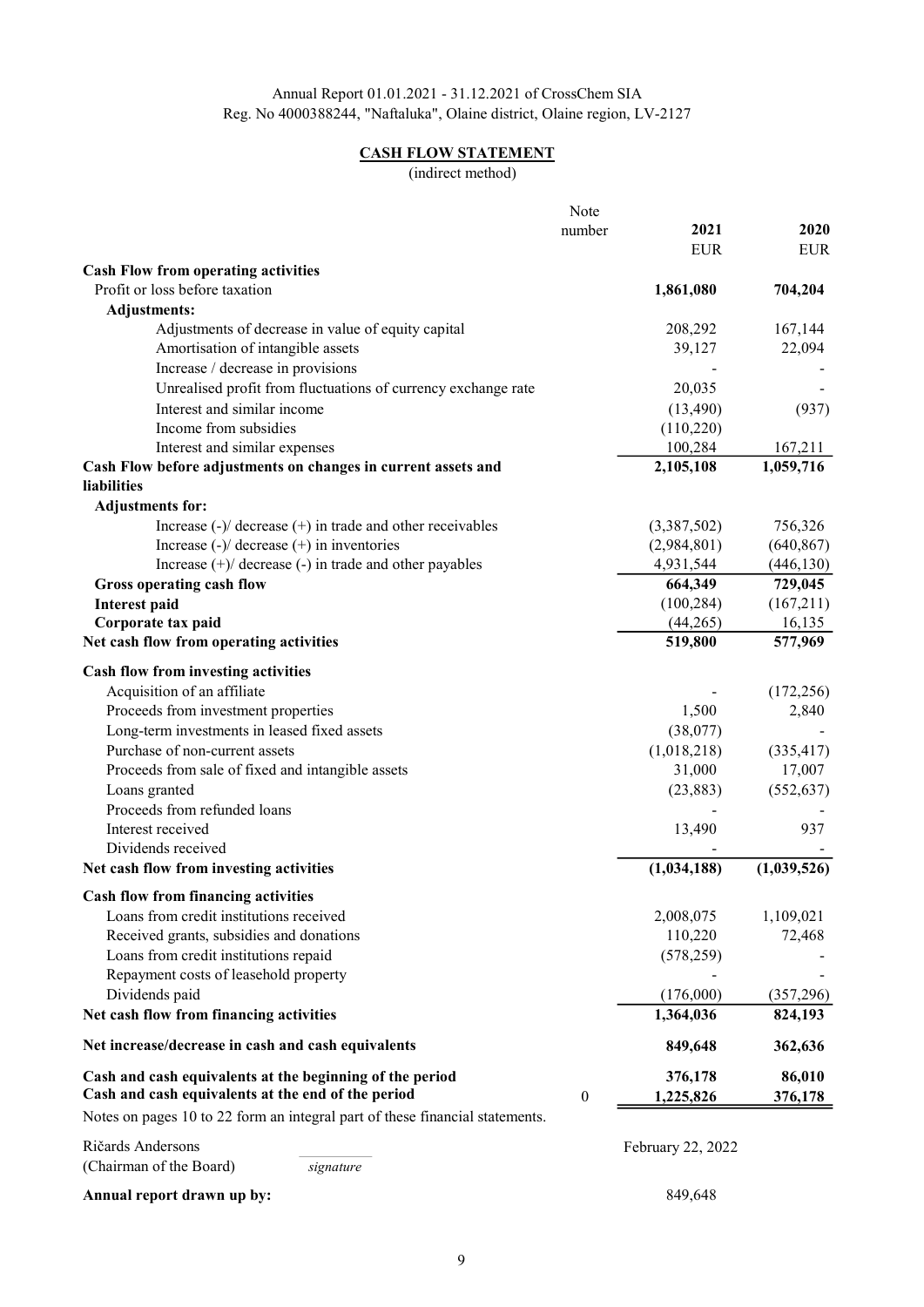$I$ eva Grase  $(132,635)$ (Chief Accountant) signature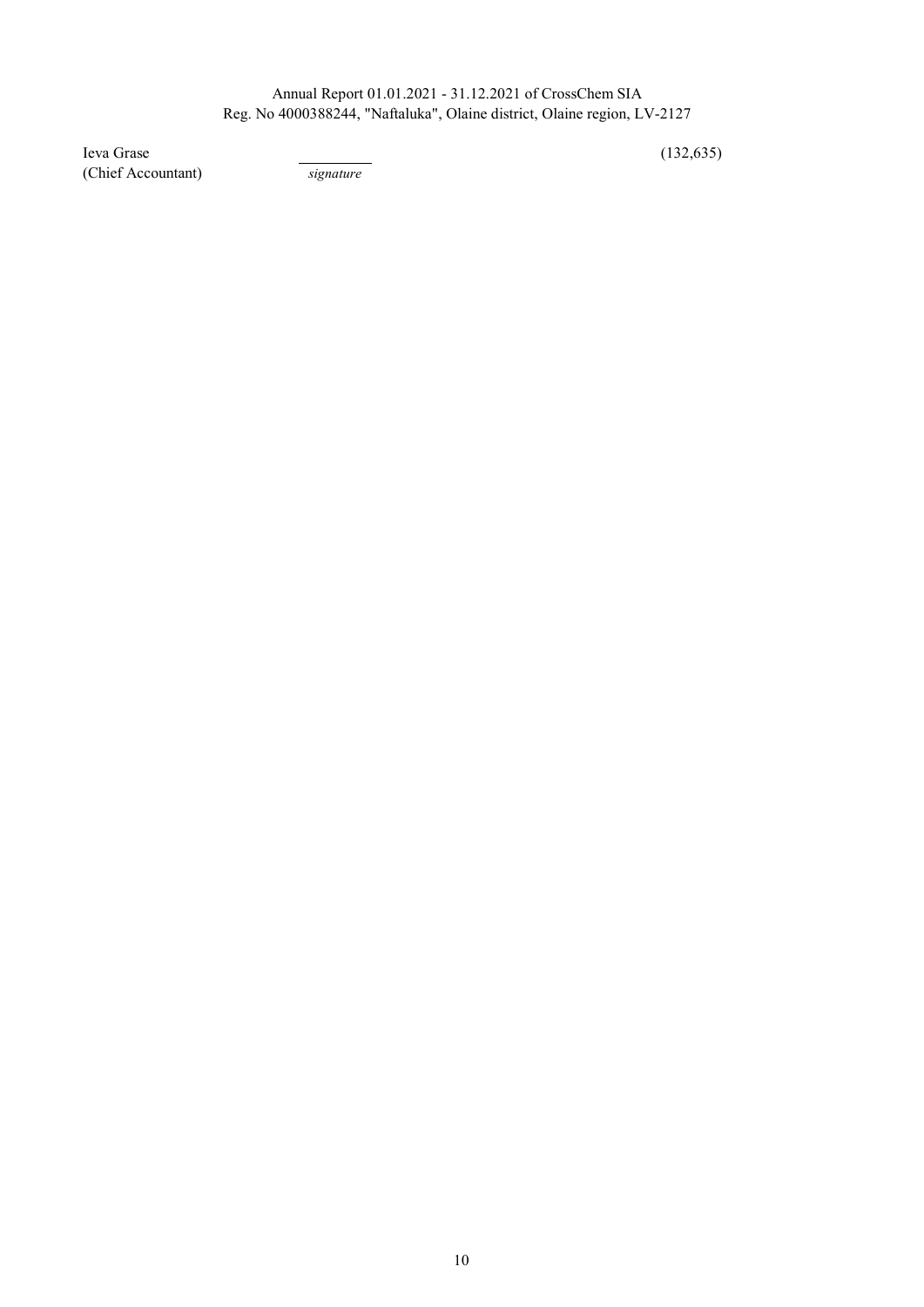## STATEMENT OF CHANGES IN EQUITY

|                                                   | Share capital | <b>Revaluation</b><br>reserve of<br>financial<br>instruments | <b>Reserves</b> | <b>Retained</b><br>earnings | <b>Total equity</b> |
|---------------------------------------------------|---------------|--------------------------------------------------------------|-----------------|-----------------------------|---------------------|
|                                                   | <b>EUR</b>    | <b>EUR</b>                                                   | <b>EUR</b>      | <b>EUR</b>                  | <b>EUR</b>          |
| 31/12/2019<br>As at                               | 140,400       |                                                              | 14              | 85,259                      | 225,673             |
| Increase / decrease in share capital              | 1,161,000     |                                                              |                 |                             | 1,161,000           |
| Gains or loss from revaluation of<br>fixed assets |               | 407,404                                                      |                 |                             | 407,404             |
| Profit for the financial year                     |               |                                                              |                 | 692,813                     | 692,813             |
| 31/12/2020<br>As at                               | 1,301,400     | 407,404                                                      | 14              | 778,072                     | 2,486,890           |
| Increase / decrease in share capital              |               |                                                              |                 | (375,000)                   | (375,000)           |
| Gains or loss from revaluation of<br>fixed assets |               | (40,740)                                                     |                 |                             | (40, 740)           |
| Profit for the financial year                     |               |                                                              |                 | 1,767,594                   | 1,767,594           |
| 31/12/2021<br>As at                               | 1,301,400     | 366,664                                                      | 14              | 2,170,666                   | 3,838,744           |

Notes on pages 12 to -1 form an integral part of these financial statements.

Ričards Andersons (Chairman of the Board)

signature February 22, 2022

## Annual report drawn up by:

Ieva Grase (Chief Accountant) signature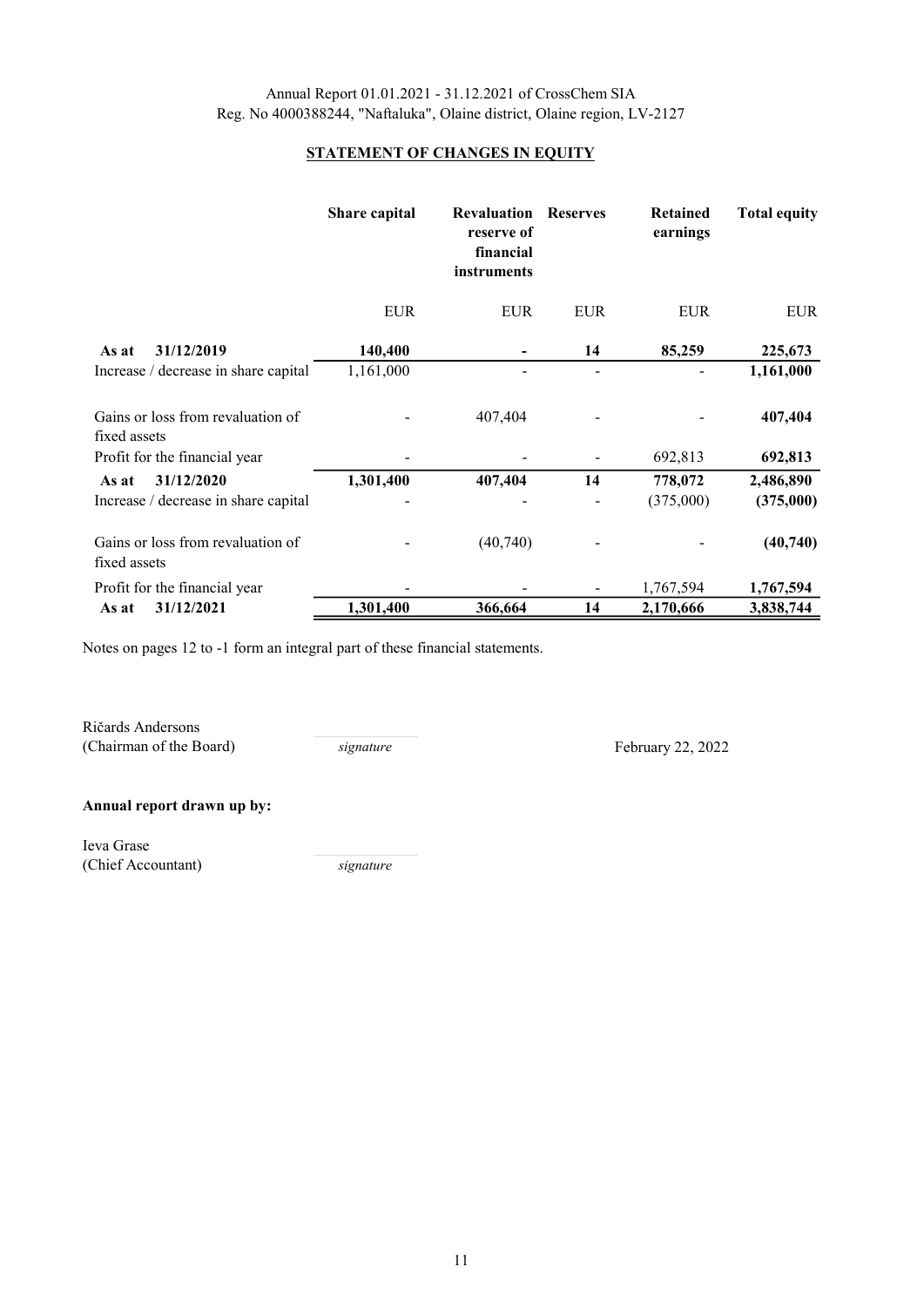## NOTES TO THE FINANCIAL STATEMENTS

#### (1) Significant accounting principles

#### Principles of preparation of financial statements

The annual report has been prepared in accordance with the laws "On Accounting" and "Law on Annual Accounts and Consolidated Annual Accounts".

The profit or loss statement has been classified according to expenditure function method. The cash flow statement is On December 31, 2021, the company corresponds to the category of a medium-sized company. The annual report is prepared by applying the following basic principles:

1) it is assumed that the Company will continue its operation;

2) The same accountancy policy and evaluation methods was used as in the previous year, except for the balance sheet items, which can be abandoned in accordance with the new law "Law on Annual Accounts and Consolidated Annual Accounts", since the Company is not using SFPS in preparation of the annual report;

3) Items in the financial statements are recognized and measured on a prudent basis subject to the following conditions:

a) the financial statement includes only the profit earned up to the balance sheet date;

b) all liabilities and expected risk amounts and losses incurred during the reporting year or previous years are taken into account, even if they became known between the balance sheet date and the date when the annual report is signed by the Company's management body;

c) all amounts of impairment and depreciation of assets have been calculated and taken into account, regardless of whether the reporting year is closed with profit or loss;

4) the items in the balance sheet and profit and loss statement are shown on an accrual basis, i.e. income and expenditure are represented on the basis of the time of their occurrence and not the time of receipt or disbursement of money. Income and expenditure related to the reporting year are represented regardless of the date of receipt of the payment or invoice;

5) costs are reconciled with revenues in the respective reporting periods;

6) the amounts indicated in the relevant balance sheet items (opening balances) correspond to the amounts indicated in the same balance sheet items at the end of the previous reporting year (closing balances);

7) asset and liability items are valued separately;

8) the amounts in the balance sheet and profit and loss statement items are indicated taking into account the content and nature of economic transactions, and not only the legal form.

#### Reporting period

| The reporting period is 12 months     | 01/01/2021 | 31/12/2021 |
|---------------------------------------|------------|------------|
| The previous period is 12 months from | 01/01/2020 | 31/12/2020 |

#### Transactions in foreign currencies

Financial reports are prepared in the single currency of the European Union, euro (EUR).

All transactions in foreign currencies are converted into euro according to the official currency exchange rate set by the European Central Bank on the respective day of transaction. All monetary assets and liabilities are converted into euro according to the exchange rate set by the European Central Bank on the last day of the financial year.

Profit or loss gained as a result of currency exchange rate fluctuations have been recognized in the income statement for the respective period.

#### Related parties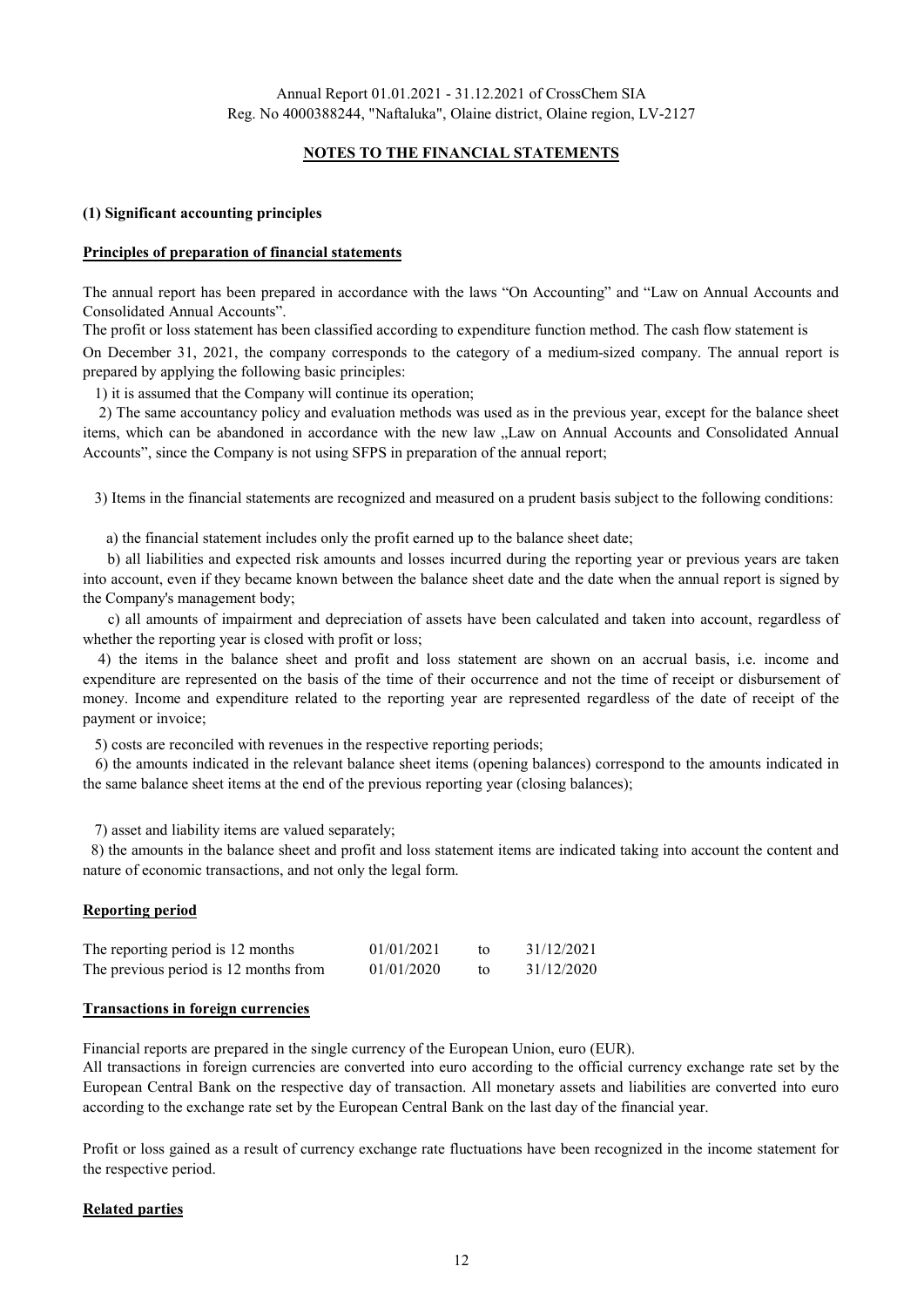A related party is a person or an entity that is related to the reporting Company.

A person or a close member of that person's family is related to the reporting Company if that person has control, joint control or significant influence over the reporting Company or is a member of the key management personnel of the reporting Company or of a parent of the reporting Company.

An entity is related to the reporting Company if they are members of the same group. Also an entity is related to the reporting Company if the entity is controlled, jointly controlled or significantly influenced by a related person of the reporting Company or this related person of the reporting Company is a member of the key management personnel of that entity or of a parent of that entity.

#### Intangible assets and fixed assets

Fixed assets are displayed in their acquisition value less depreciation. The acquisition value of fixed assets consists of purchase price, import duties and non-refundable purchase taxes, other costs directly attributable to delivery of the assets to their location and getting in the working condition pursuant to the suggested use. Depreciation and amortisation is calculated over the useful life of the asset according to the linear method applying the following depreciation rates as the basis of calculation:

| $5\%$  |
|--------|
| 20%    |
| 10%    |
| 20%    |
| 35%    |
| 20-35% |
| 20%    |
|        |

Intangible assets are displayed in their acquisition value less depreciation. Depreciation has been calculated within the period of useful life of an asset according to the linear method, applying the following depreciation rates:

10-20% Licenses

Gains or losses from sales of fixed assets are displayed in the income statement of the respective period. Repair or renovation expenses that increase the useful life of fixed assets or their value are capitalised and written off within the period of useful life of assets. Other repair or renovation expenses are recognised as the loss of the accounting period.

Expenses related to leasehold improvements are capitalised and displayed in the fixed assets. Depreciation is calculated over the lease period using the linear method. Loan issue expenses that are directly related to formation of fixed assets and construction in progress are capitalised, if such expenses are reasonably attributable and directly related. Loan issue expenses are capitalised before putting the fixed assets into operation. In 2020, the company has revalued one group of fixed assets - Technological equipment, creating a long-term investment revaluation reserve, assuming that the depreciation of the mentioned fixed assets is 10 years, and the revaluation of this group takes place after 5 years.

Research costs are recognized as losses of the reporting year at the moment when they are incurred. The Company's development costs are capitalized if their recoverability in the future may be substantially proved. Amortization is calculated during the whole recovery period of development costs.

#### Long-term financial investments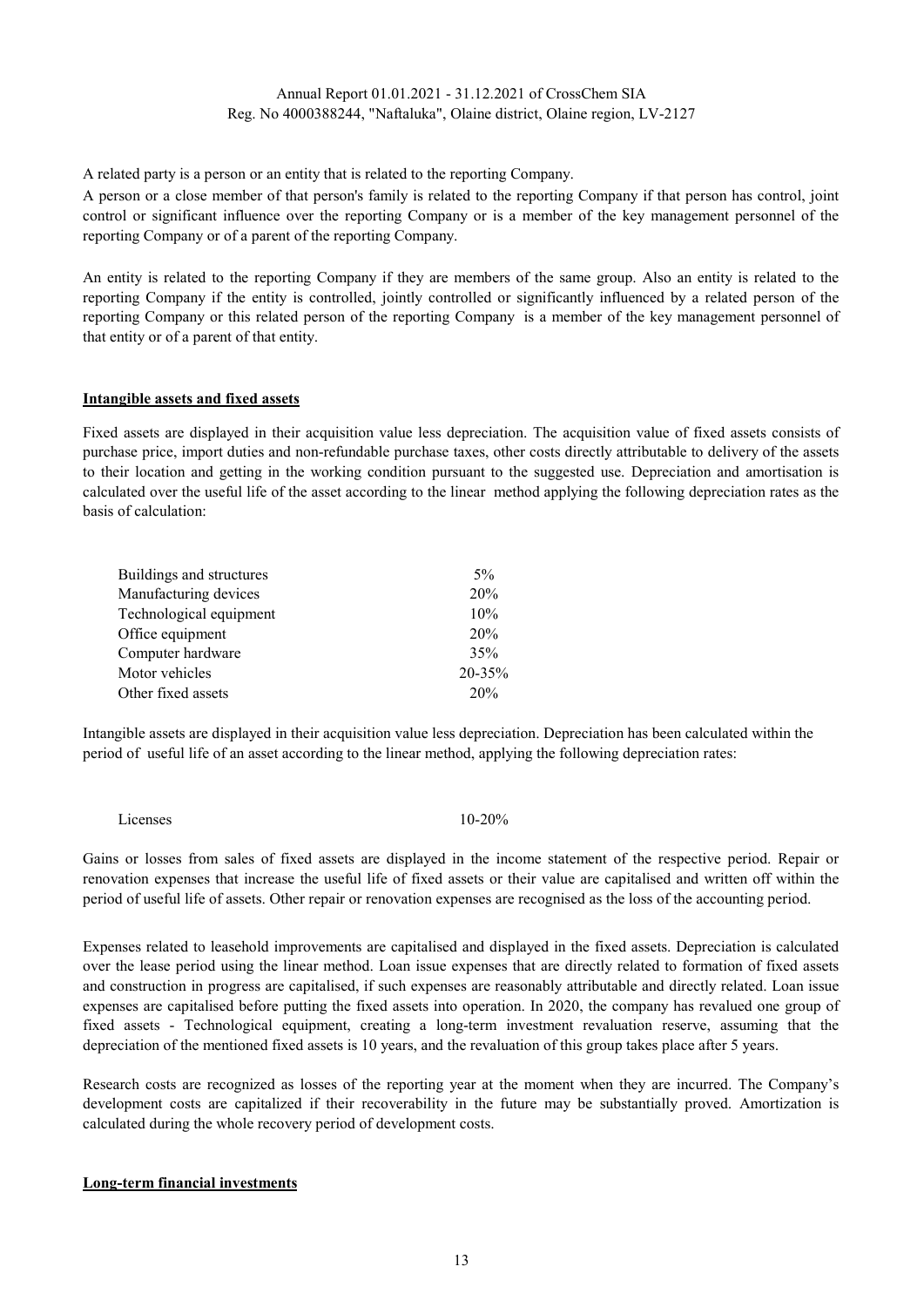#### - Related companies

A related company is a company, which is directly or indirectly controlled by another company (the parent company – more than 50% of the shareholders' voting rights in this company). The parent company controls the subsidiary company's financial and business policy. The company recognizes income from investments only in case if it receives distribution of profit from the related company after the purchase date. The received distribution, which exceeds this profit, shall be considered as investment recovery costs and is recognized as a decrease of purchase costs in the related company's investment.

#### - Associated companies

Associated company is a company over which the group has direct or indirect significant influence (at least 20%, but not more than 50% of the shareholders' voting rights in this company), but has no control over financial and operating policy. The company recognises the income from investment only to the extent the distribution of the profit accumulated after the acquisition date is received from the respective subsidiary company. Received distribution in excess of such profit is regarded as investment recovery cost and is recognised as a decrease of purchase cost of the investments in related companies.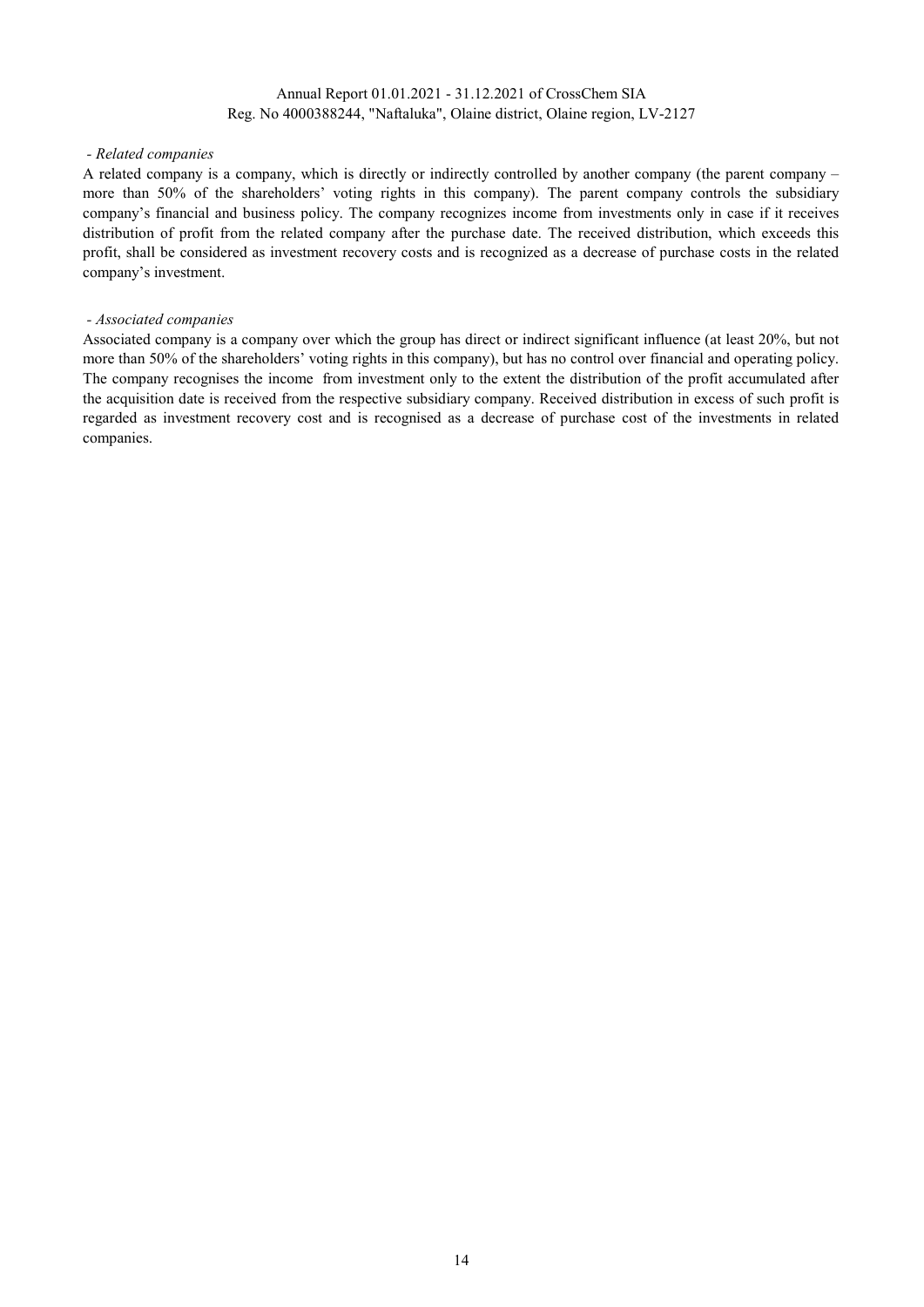## Evaluation of inventories

Cost price of inventories is determined using FIFO method. Inventories are evaluated according to the cost price or the lowest market values on the balance date.

If inventory units are damaged, have become partly or totally obsolete, or the expenses of production completion or selling increase substantially - corresponding inventory units has to be valued at the net sales price. (Net sales price is the forecasted sales price in ordinary business, less the calculated products completion and selling expenses).

The Company in its cost price of xxx inventories in 2017 has included loan interest in the amount of xxxx EUR (2016:

## Receivables

Receivables are recognized according to the amount of initial invoices, less accruals for doubtful debts. Accruals are made if receipt of full amount of the debt is doubtful. Debts are written off if their recovery is considered as impossible.

### Provisions for bad and doubtful debtors

Provisions for bad and doubtful debtors are estimated over the whole year based on expected budget created as for proportional income and expense flows. Accounts receivables can be written off from the provisions if their recovery is considered to be impossible. At the end of the year the Company evaluates all account receivables - bad debts are written off, but doubtful debts are assigned to Provisions for doubtful debts.

## Cash

Cash is cash in hand and non-cash in payment accounts and deposit accounts.

### Financial instruments

#### - Long-term loans and claims

A financial asset created by the company by lending money or providing service directly to the debtor; not created with the purpose to sell it immediately or in the near future. Initially loans are recognised in their initial value set by adding the expenses related to issue of the loan to the fair value of the loan amount. After initial recognition the loans are recognised in their amortised value, applying the effective interest rate method. The amortised value is calculated with the account of the loan issue expenses, as well as any loan-related discounts and bonuses. The profit or loss due to amortisation is displayed in the profit or loss statement as interest income and expenses. If active decrease in the value has occurred respective reserves are made.

#### Financial leasing liabilities

Lease is classified as a financial lease if in fact all risks and remunerations that are a characteristic of ownership are transferred to a tenant and if it corresponds to at least one of the following conditions:

a) ownership to the leased asset will be transferred to the tenant upon expiration of the leasing term;

- b) the lease term includes the majority of the asset's time of useful use;
- c) the leased assets are so specific that only the tenant is entitled to use them without a significant modification.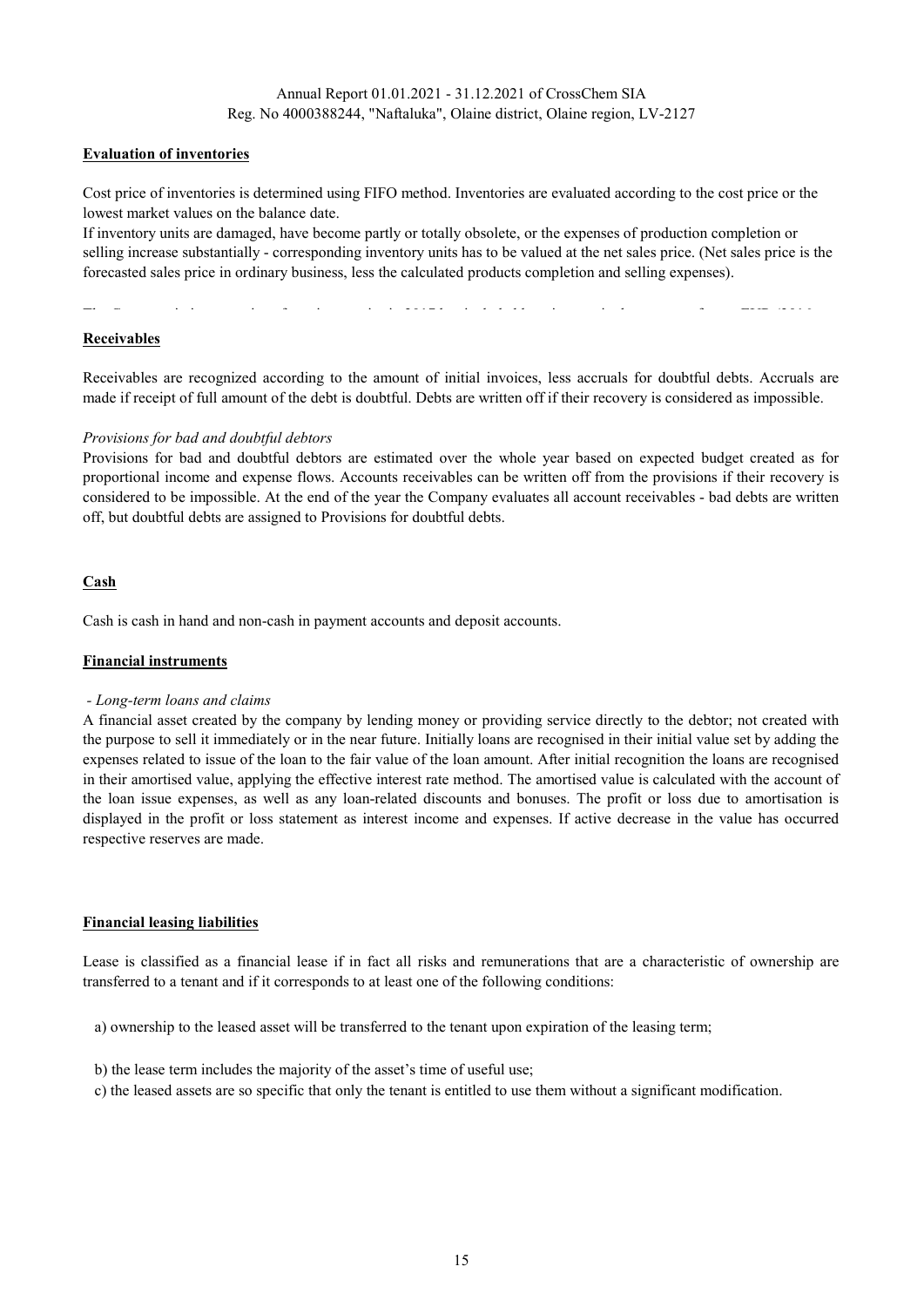The assets for financial lease are initially recognised as the Company's assets after their true value or after the current value of the minimum leasing payments if it is lower than the true value. Each of these values are determined on the date of acquiring the lease asset. Lease liabilities are included in the balance sheet as long-term and short-term liabilities of financial lease. Financial expenditure are reflected in the income statement on the relevant period so that a regular and periodic cost rate from the liability surplus would be provided for each reporting period.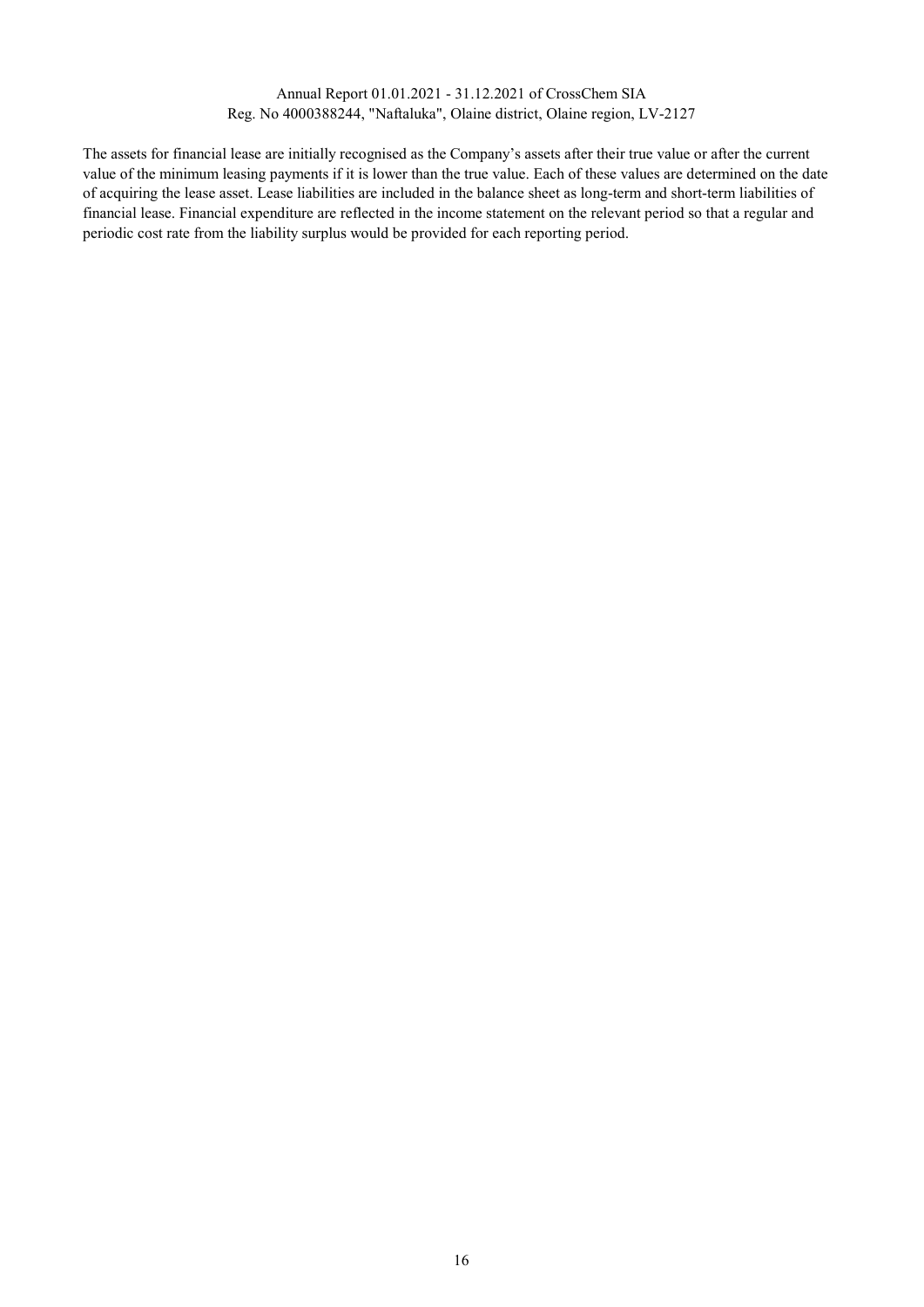## **Provisions**

Provisions are recognised when there is obligation (legal or constructive) as a result of past events, it is probable that an outflow of resources will be required to settle the obligation. Extent of the liabilities can be credibly assessed while a certain date of liabilities' occurrence or discharge is not precisely known.

At the end of the reporting year, the following provisions have been made:

### Accrued liabilities

### Provisions for unused vacation compensation

The provision sum is established by multiplying the average wage for the last six months of the reporting period with the number of days of unused annual leaves on the end date of the reporting period, including also the mandatory state social insurance contributions made by the employer.

Provision for not received expense invoices

Accrued liabilities for unreceived invoices are clearly known trade liability sums for the goods or services received within the reporting year when a relevant payment document (an invoice) has failed to be received on the date of drawing up the balance sheet. The liability sums are calculated, based on the price, which is defined in the relevant agreement, and on the documents that approve actual receipt of the goods or services.

#### Recognition of income

Revenue recognition from the sale of goods is recognised as soon as a significant portion of ownership and risks of goods are transferred to the customer, and the reward can be measured reliably. Revenue from rendering of services is recognised in proportion to the stage of completion of the order. Dividend income is recognised when the shareholder's right to receive payment is established. Interest income is recognised in the corresponding period of time.

#### Corporate income tax

The corporate income tax for the reporting period consists of the calculated tax for such period. The corporate income tax is recognised in the profit or loss statement. The tax for the reporting period is calculated according to the provisions of the law "Enterprise Income Tax Law".

As of taxation year of 2018, corporate income tax is calculated for distributed profit (dividends) and conditionally distributed profit by applying the rate of 20%. Corporate income tax is recognised at the moment when the participants of the Company will make a decision on distribution of profit, or when the costs not promoting further development of the Company (conditionally distributed profit) will be recorded.

As of 2018, when the taxable basis for the corporate income tax changes, temporary differences in provision on

depreciation of the fixed assets do not form; differences for debts of debtors are insignificant; but tax losses to be

#### Application of assumptions

The preparation of financial statements requires management to make estimates and assumptions that affect the reported amounts of assets and liabilities, as well as income and expenses. The management has assessed its income statement and concluded that the financial statements give a true and fair view of the financial position of the Company, based on all the information currently available.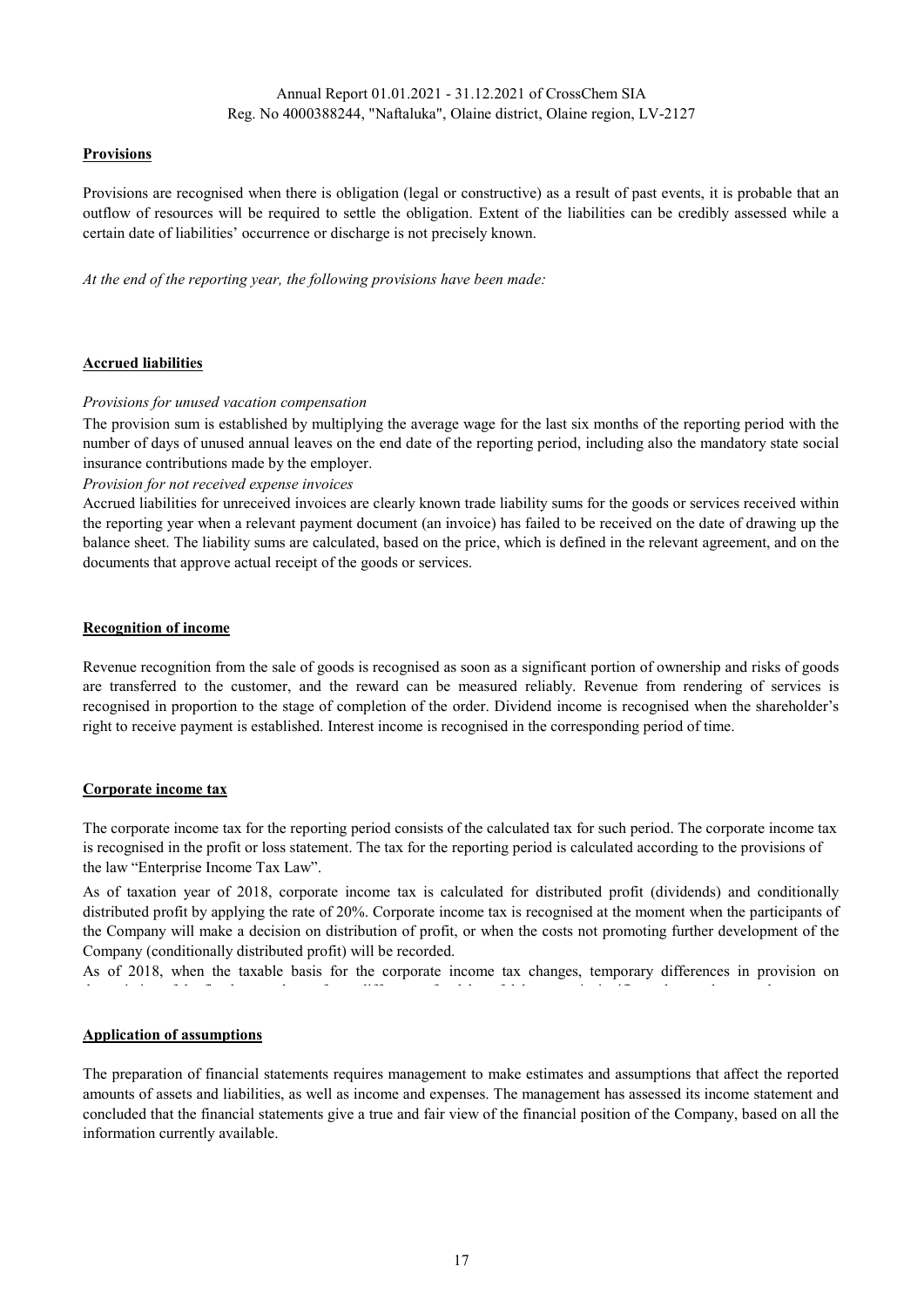## (2) Net turnover:

Net turnover - proceeds from company's major activity - rendering of services without value added tax.

| Type of activity                                       | 2021       | 2020       |
|--------------------------------------------------------|------------|------------|
|                                                        | EUR        | <b>EUR</b> |
| Manufacture of other chemical products nec (NACE 2059) | 31,806,815 | 15,525,875 |
| Total                                                  | 31,806,815 | 15,525,875 |

## (3) Production cost of goods sold, acquisition cost of goods sold or services provided

|                                             | 2021       | 2020       |
|---------------------------------------------|------------|------------|
|                                             | EUR        | <b>EUR</b> |
| Costs of purchased raw materials            | 25,014,605 | 11,142,300 |
| Cost of goods purchased                     | 2,082,164  | 1,481,868  |
| Staff costs                                 | 665,579    | 427,080    |
| Rental costs                                | 222,100    | 190,469    |
| Depreciation of fixed and intangible assets | 131,555    | 130,817    |
| Other costs                                 | 214,189    | 201,702    |
| Total                                       | 28,330,192 | 13,574,236 |

## (4) Selling expenses

|                              | 2021       | 2020       |
|------------------------------|------------|------------|
|                              | <b>EUR</b> | <b>EUR</b> |
| Personnel expenses           | 632,805    | 461,836    |
| Transport costs              | 106,025    | 114,178    |
| Office expenses              | 155,198    | 87,747     |
| ABUS maintenance costs       | 29,113     | 24,140     |
| Advertising expenses         | 39,897     | 17,983     |
| Business travel costs        | 46,718     | 10,436     |
| Depreciation of fixed assets | 20,793     | 15,097     |
| Other selling expenses       | 68,804     | 71,787     |
| <b>Total</b>                 | 1,099,353  | 803,204    |

## (5) Administrative expenses

| 2021    | 2020    |
|---------|---------|
| EUR     | EUR     |
| 243,841 | 207,725 |
| 34,896  | 22,641  |
| 78,480  | 55,758  |
| 64.129  |         |
| 421,346 | 286,124 |
|         |         |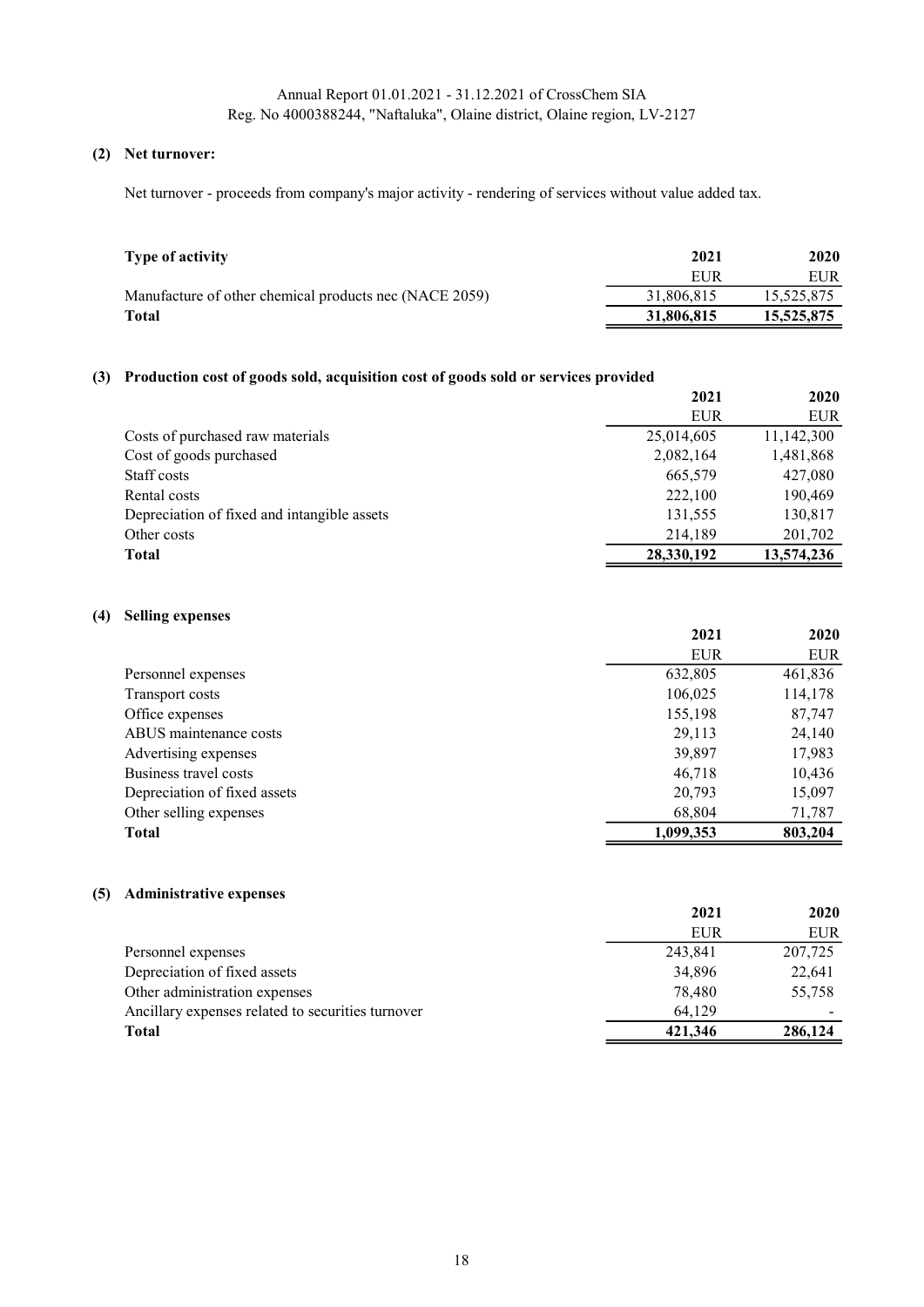## (6) Other operating income

| $\sigma$ and $\sigma$ between $\mu$ meaning | 2021    | 2020   |
|---------------------------------------------|---------|--------|
|                                             | EUR     | EUR    |
| Revenue from received financing LIAA        | 110,220 | 72,468 |
| Revenue from prior period adjustments       | 1.459   | 4,260  |
| Other income                                | 128,059 | 12,064 |
| Total                                       | 239,738 | 88,792 |

## (7) Other operating expenses

|                                                                           | 2021       | 2020       |
|---------------------------------------------------------------------------|------------|------------|
|                                                                           | <b>EUR</b> | <b>EUR</b> |
| Other personnel expenses                                                  | 37,369     | 25,084     |
| Losses from adjustment to prior periods                                   | 29         | 19,337     |
| Fines and penalties paid                                                  | 918        | 10,863     |
| Net losses from exchange rate fluctuations                                | 5,142      | 8,057      |
| Other economic costs - for the improvement of the territory and premises  | 75,129     |            |
| Expenditure on staff sustainability measures                              | 8.239      | 3,295      |
| Work clothes                                                              | 5,632      |            |
| Net depreciation expense on sale of property, plant and equipment         | 20,321     |            |
| Equipment rental and maintenance                                          | 2,088      |            |
| Expenditure on writing off the residual value of depreciated fixed assets | 55,000     |            |
| Other expenses                                                            | 39,836     | 13,988     |
| <b>Total</b>                                                              | 249,703    | 80,624     |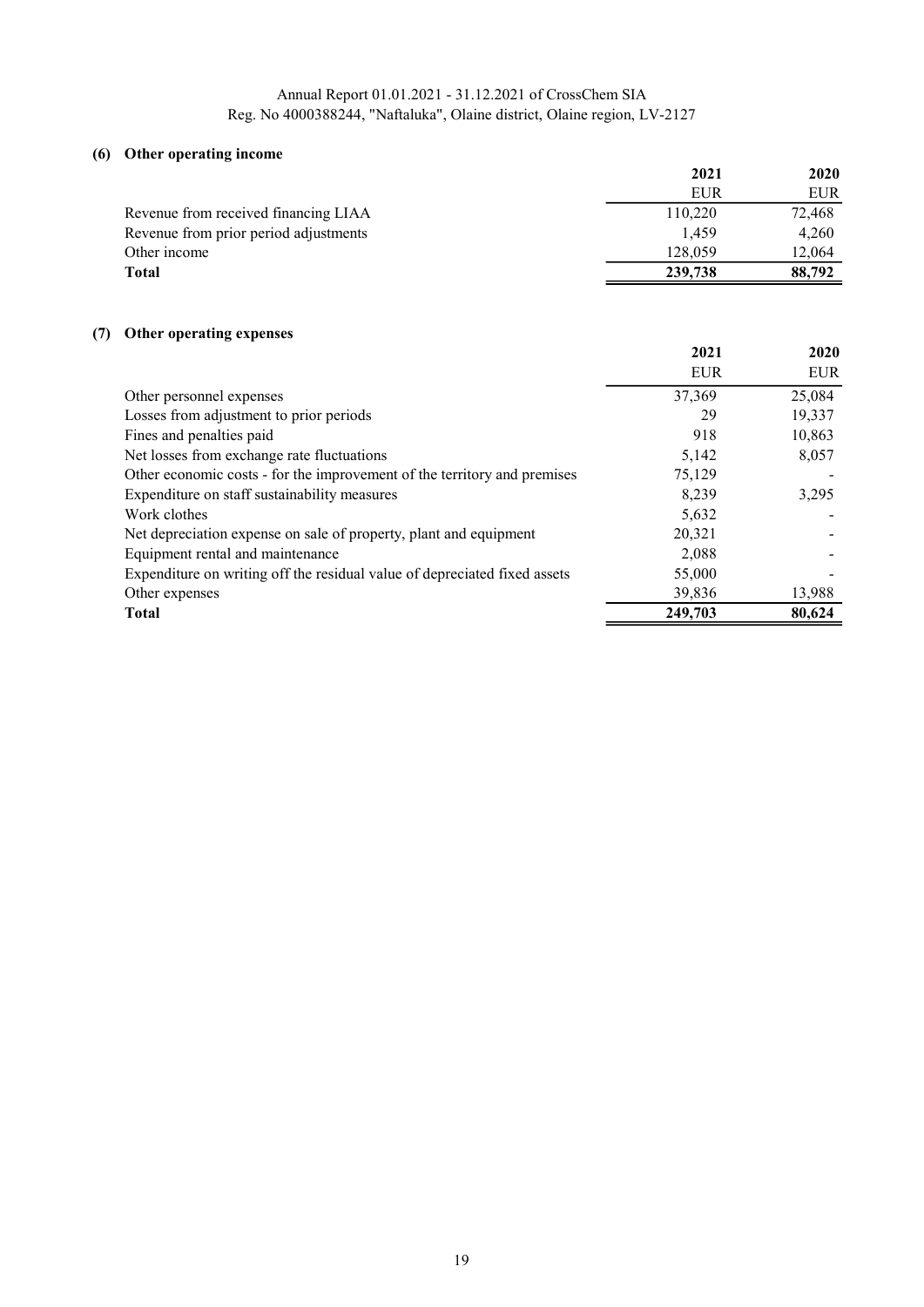# (8) Intangible assets

|                                                                                |            | Concessions, patents,<br>licenses, trade marks<br>and similar rights | <b>Total intangible</b><br>assets |
|--------------------------------------------------------------------------------|------------|----------------------------------------------------------------------|-----------------------------------|
|                                                                                |            | <b>EUR</b>                                                           | <b>EUR</b>                        |
| <b>Acquisition value</b>                                                       | 01/01/2021 | 273,220                                                              | 273,220                           |
| Additions                                                                      |            | 46,878                                                               | 46,878                            |
| Disposal                                                                       |            |                                                                      |                                   |
| Reclassified                                                                   |            | 17,530                                                               | 17,530                            |
| <b>Acquisition value</b>                                                       | 31/12/2021 | 337,628                                                              | 337,628                           |
| <b>Accumulated amortisation</b>                                                | 01/01/2021 | 51,524                                                               | 51,524                            |
| Amortisation charge                                                            |            | 39,127                                                               | 39,127                            |
| Amortisation of intangible assets that have been<br>liquidated or reclassified |            |                                                                      |                                   |
| <b>Accumulated amortisation</b>                                                | 31/12/2021 | 90,651                                                               | 90,651                            |
| Net book value                                                                 | 01/01/2021 | 221,696                                                              | 221,696                           |
| Net book value                                                                 | 31/12/2021 | 246,977                                                              | 246,977                           |
|                                                                                |            |                                                                      |                                   |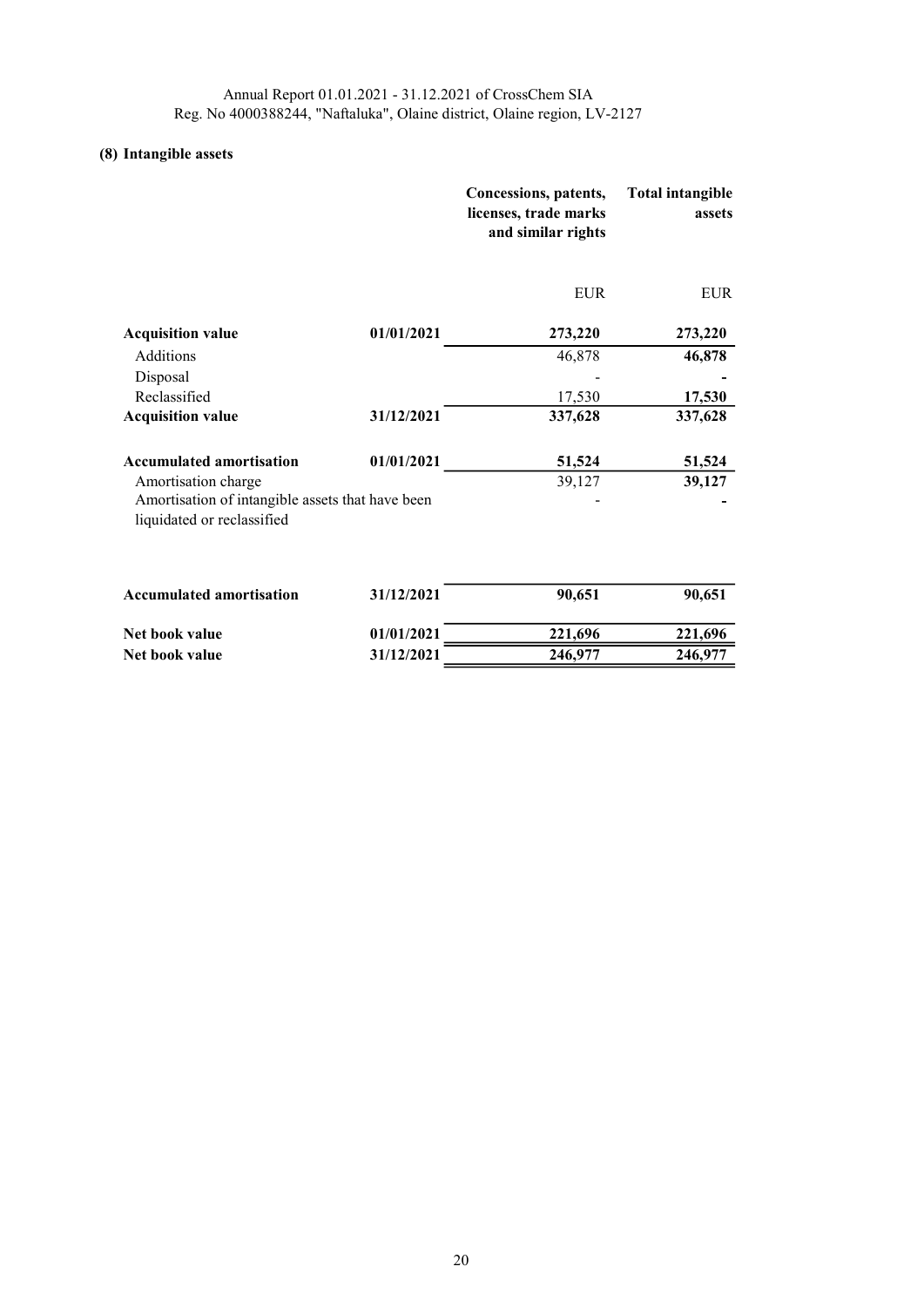## (9) Fixed assets

|                                        |            | <b>Real estate</b>       | and<br>plants                | Animals Investments in investments in<br>leasehold<br>improvements | Long-term<br>fixed assets of<br>the public<br>partner | <b>Machinery</b> and<br>equipment |
|----------------------------------------|------------|--------------------------|------------------------------|--------------------------------------------------------------------|-------------------------------------------------------|-----------------------------------|
|                                        |            | <b>EUR</b>               | <b>EUR</b>                   | <b>EUR</b>                                                         | <b>EUR</b>                                            | <b>EUR</b>                        |
| <b>Acquisition value</b>               | 01/01/2021 | 229,204                  |                              | 215,995                                                            | 539,592                                               | 245,001                           |
| Additions                              |            |                          |                              | 38,077                                                             | 11,090                                                | 110,632                           |
| Disposal                               |            | (50,000)                 |                              |                                                                    |                                                       | (40,006)                          |
| Reclassified                           |            |                          |                              |                                                                    |                                                       |                                   |
|                                        |            |                          |                              |                                                                    |                                                       |                                   |
| <b>Acquisition value</b>               | 31/12/2021 | 179,204                  |                              | 254,072                                                            | 550,682                                               | 315,627                           |
| <b>Accumulated depreciation</b>        | 01/01/2021 |                          |                              | 75,098                                                             | 60,792                                                | 88,445                            |
| Depreciation charge                    |            |                          |                              | 55,706                                                             | 48,035                                                | 38,840                            |
| Amortization of intangible assets that |            |                          |                              |                                                                    |                                                       | (10, 247)                         |
| have been liquidated or reclassified   |            |                          |                              |                                                                    |                                                       |                                   |
|                                        |            |                          |                              |                                                                    |                                                       |                                   |
| Reclassified                           |            |                          |                              |                                                                    |                                                       |                                   |
| <b>Accumulated depreciation</b>        | 31/12/2021 |                          |                              | 130.804                                                            | 108,827                                               | 117,038                           |
| Net book value                         | 01/01/2021 | 229,204                  | $\qquad \qquad \blacksquare$ | 140,897                                                            | 478,800                                               | 156,556                           |
| Net book value                         | 31/12/2021 | $\overline{\phantom{0}}$ | $\overline{\phantom{0}}$     | 123,268                                                            | 441,855                                               | 198,589                           |

On 31 December 2020, the accounting sum in the category of fixed assets "Other fixed assets" include cars 65124 financial lease.

On 31 December 2020, the cadastral value of the real estate owned by the Company is 229204 EUR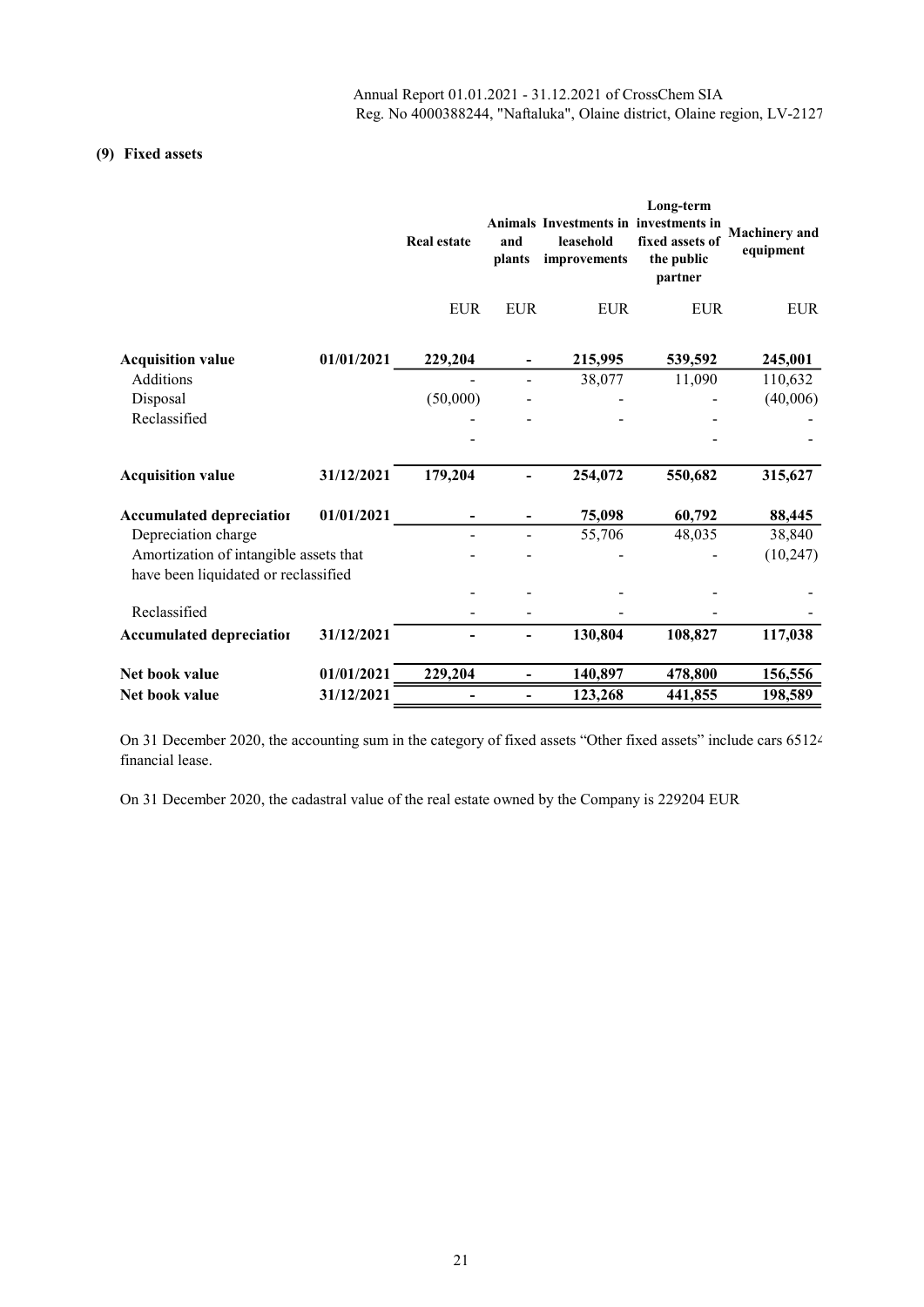| Other fixed<br>assets and<br>inventory | <b>Fixed assets</b><br>under<br>construction | <b>Total fixed</b><br>assets |
|----------------------------------------|----------------------------------------------|------------------------------|
| <b>EUR</b>                             | <b>EUR</b>                                   | <b>EUR</b>                   |
| 458,452                                | 303,407                                      | 1,991,651                    |
| 97,803                                 | 734,285                                      | 991,887                      |
| (34, 175)                              |                                              | (124, 181)                   |
|                                        |                                              |                              |
|                                        | (292, 299)                                   | (292, 299)                   |
| 522,080                                | 745,393                                      | 2,567,058                    |
| 222,359                                |                                              | 446,694                      |
| 65,711                                 |                                              | 208,292                      |
| (22, 159)                              |                                              | (32, 406)                    |
|                                        |                                              |                              |
|                                        |                                              |                              |
| 265,911                                |                                              | 622,580                      |
| 236,093                                | 303,407                                      | 1,544,957                    |
| 256,169                                | 745,393                                      | 1,944,478                    |

Reg. No 4000388244, "Naftaluka", Olaine district, Olaine region, LV-2127

1 EUR value, which have been purchased in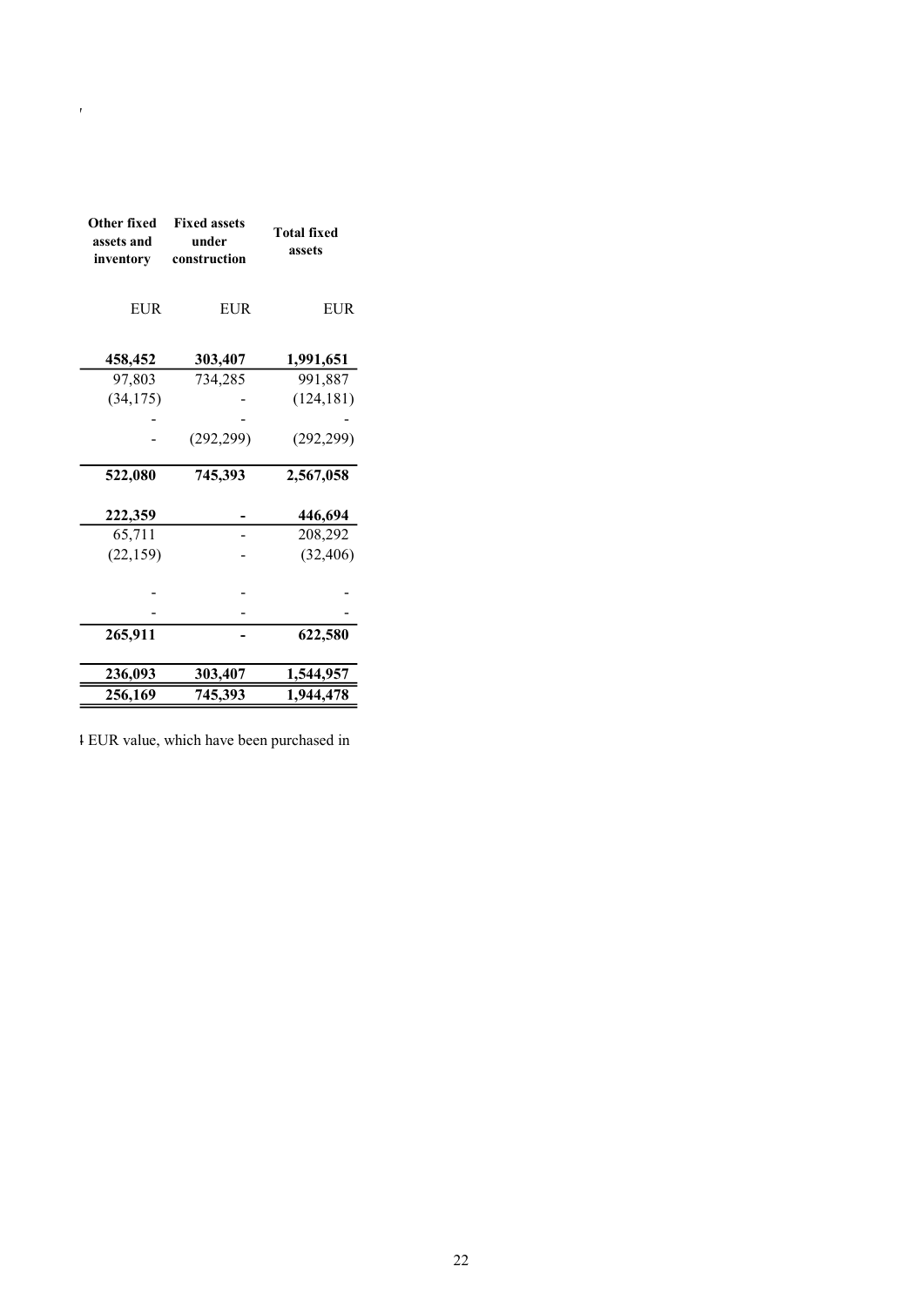## (10) Shareholding in the capital of subsidiary companies

| $\sigma$ - $\sigma$ - $\sigma$ - $\sigma$ - $\sigma$ - $\sigma$ - $\sigma$ - $\sigma$ - $\sigma$ - $\sigma$ - $\sigma$ - $\sigma$ - $\sigma$ - $\sigma$ - $\sigma$ - $\sigma$ - $\sigma$ - $\sigma$ - $\sigma$ - $\sigma$ - $\sigma$ - $\sigma$ - $\sigma$ - $\sigma$ - $\sigma$ - $\sigma$ - $\sigma$ - $\sigma$ - $\sigma$ - $\sigma$ - $\sigma$ - $\sigma$ - $\sigma$ - $\sigma$ - $\sigma$ - $\sigma$ - $\sigma$ - |                          |
|------------------------------------------------------------------------------------------------------------------------------------------------------------------------------------------------------------------------------------------------------------------------------------------------------------------------------------------------------------------------------------------------------------------------|--------------------------|
|                                                                                                                                                                                                                                                                                                                                                                                                                        | 31/12/2021<br>31/12/2020 |
|                                                                                                                                                                                                                                                                                                                                                                                                                        | <b>EUR</b><br>EUR        |
| Acquisition value at the beginning of the reporting year                                                                                                                                                                                                                                                                                                                                                               | 9,340<br>178,756         |
| Investments in the beginning of period                                                                                                                                                                                                                                                                                                                                                                                 | 178,756<br>9,340         |
| Acquisition $(+)$                                                                                                                                                                                                                                                                                                                                                                                                      | 172,256                  |
| Changes to value adjustments in relation to write-off or carrying over                                                                                                                                                                                                                                                                                                                                                 | (2,840)<br>(1,500)       |
| Acquisition value at the end of the reporting period                                                                                                                                                                                                                                                                                                                                                                   | 178,756<br>181,596       |
| Changes in the accrued participation value at the end of the reporting period                                                                                                                                                                                                                                                                                                                                          | (2, 840)<br>(1,500)      |
| Investments in the beginning of period                                                                                                                                                                                                                                                                                                                                                                                 | 177,256<br>178,756       |
|                                                                                                                                                                                                                                                                                                                                                                                                                        |                          |

#### Company name

| $\sim$ $\sim$ $\sim$ $\sim$ $\sim$ $\sim$ $\sim$ $\sim$ | Owned<br>shares, % | <b>Acquisition</b><br>value | Investment<br>book value | Subsidiary<br><b>Profit or Loss</b><br>2020 | <b>Subsidiary</b><br>company's<br>equity value<br>on 31.12.2021 |
|---------------------------------------------------------|--------------------|-----------------------------|--------------------------|---------------------------------------------|-----------------------------------------------------------------|
| OU CrossChem Estonia                                    |                    | 177,256                     | 177,256                  |                                             |                                                                 |
|                                                         | X                  | 177,256                     | 177,256                  |                                             |                                                                 |

## (11) Loans to subsidiary companies

|                              | <b>Changes</b> | 31/12/2021               | 31/12/2020 |
|------------------------------|----------------|--------------------------|------------|
| Long-term loans              | within the     | <b>EUR</b>               | <b>EUR</b> |
|                              | reporting      |                          |            |
|                              | period         |                          |            |
| SIA CrossChem Latvia/ETEX    | (3,949)        |                          | 3.949      |
| SIA CrossChem International  | (300,000)      | -                        | 300,000    |
| SIA CrossChem Agro           | (22,625)       | $\overline{\phantom{a}}$ | 22,625     |
| SIA CrossChem International  | 703,882        | 703,882                  |            |
| <b>Total long term loans</b> | 377,308        | 703.882                  | 326,574    |

|                                     | <b>Changes</b> |            |            |
|-------------------------------------|----------------|------------|------------|
|                                     | within the     | 31/12/2021 | 31/12/2020 |
| <b>Short term liabilities</b>       | reporting      | <b>EUR</b> | <b>EUR</b> |
|                                     | period         |            |            |
| CrossChem Estonia OU                | 39.430         | 60.950     | 21,520     |
| SIA CrossChem International         | (846)          |            | 846        |
| <b>Total short term liabilities</b> | 38,584         | 60,950     | 22,366     |

## (12) Other loans and long-term receivables

|              | 31/12/2021 | 31/12/2020 |
|--------------|------------|------------|
|              | <b>EUR</b> | <b>EUR</b> |
| Other loans  | 22,625     | 376,050    |
| <b>Total</b> | 22,625     | 376,050    |
|              |            |            |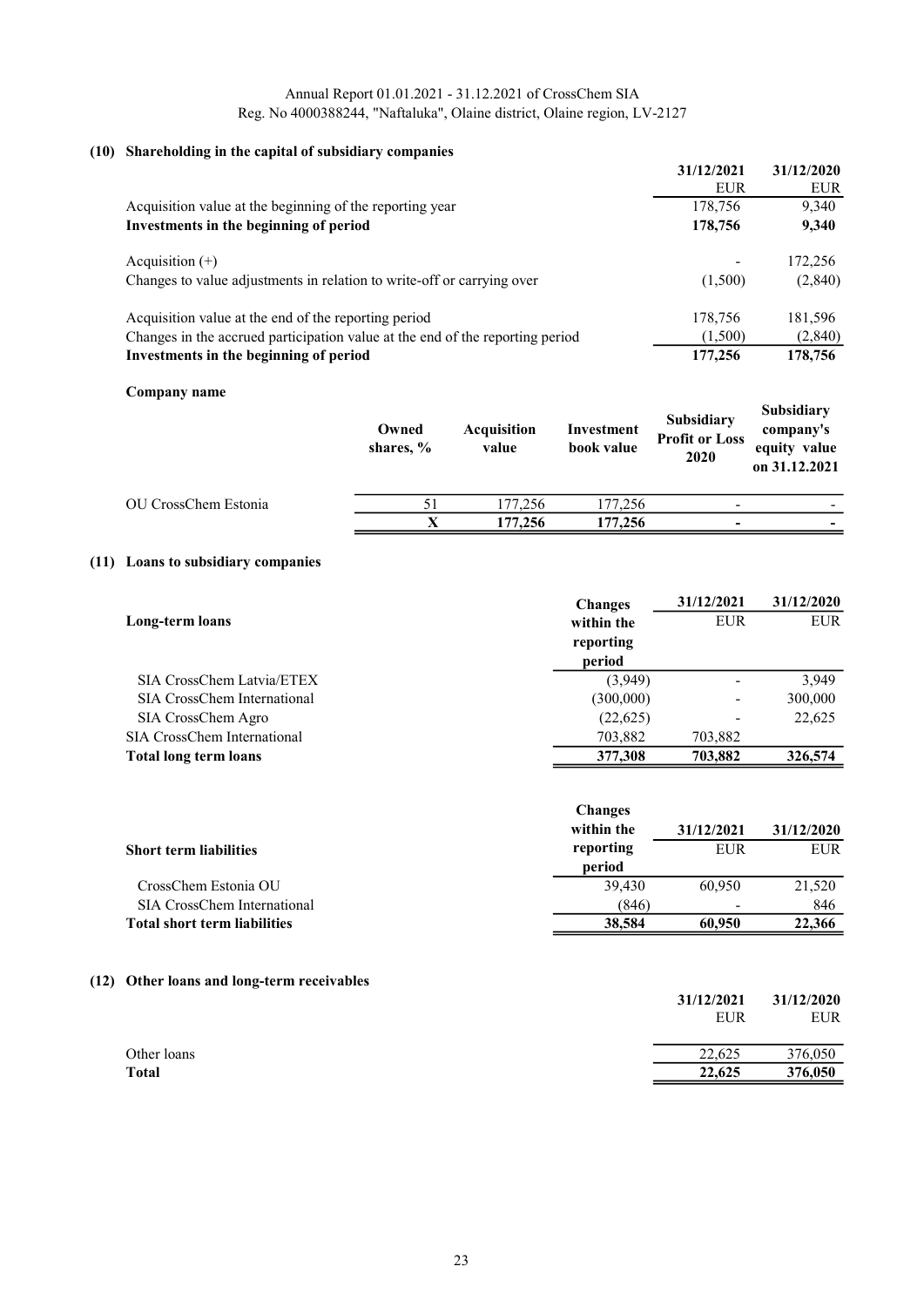#### (13) Trade receivables

|      |                                   | 31/12/2021 | 31/12/2020 |
|------|-----------------------------------|------------|------------|
|      |                                   | <b>EUR</b> | <b>EUR</b> |
|      | Trade receivables carrying amount | 4,178,296  | 841,447    |
|      | <b>Total</b>                      | 4,178,296  | 841,447    |
|      |                                   |            |            |
| (14) | Other receivables                 |            |            |
|      |                                   | 31/12/2021 | 31/12/2020 |
|      |                                   | <b>EUR</b> | <b>EUR</b> |
|      | Tax overpayment                   | 6,973      | 1,010      |
|      | Payments to employees             | 15         |            |
|      | Other debtors                     | 124        | 2,776      |
|      | <b>Total</b>                      | 7,112      | 3,786      |
|      |                                   |            |            |

#### (15) Share capital (equity capital)

In accordance with the minutes of the Meeting of the Sharefolders No. 4/2020 of 23 December 2020, a decision has been made to change the size of the capital share and increase the share capital by making a material investment. As at 31 December 2020, the share capital is fully paid. It consists of 1301400 shares with a nominal value of EUR 1.

#### (16) Long-term investment revaluation reserve

| <b>Item of fixed assets</b>                                | <b>Revaluation reserve</b><br>surplus at the period's |            | Value of the<br>fixed asset in | Decrease of<br>revaluating | Value of fixed assets at the<br>end of the period |                     |
|------------------------------------------------------------|-------------------------------------------------------|------------|--------------------------------|----------------------------|---------------------------------------------------|---------------------|
| (object name)                                              | beginning                                             | end        | the beginning<br>of the period | reserve                    |                                                   | with<br>revaluating |
|                                                            | 01/01/2021                                            | 31/12/2021 | 01/01/2021                     | 2021                       | 31/12/2021                                        | 31/12/2021          |
|                                                            | <b>EUR</b>                                            | <b>EUR</b> | <b>EUR</b>                     | <b>EUR</b>                 | <b>EUR</b>                                        | <b>EUR</b>          |
| Technology devices and equipment:                          |                                                       |            |                                |                            |                                                   |                     |
| $A/m$ Scania 124                                           | 7,223                                                 | 6,501      | 15,000                         | 722                        | 7,499                                             | 14,000              |
| $A/m$ Scania RO2584                                        | 8,341                                                 | 7,507      | 15,000                         |                            | 11,388                                            | 18,895              |
| dBlue production facilit                                   | 302,083                                               | 271,875    | 336,000                        |                            | 35,414                                            | 307,289             |
| AdBlue plant 2                                             | 80,771                                                | 72,694     | 98,000                         | 8,077                      | 15,506                                            | 88,200              |
| (expansion in Latvia)<br>AdBlue filling station<br>90001 6 | 1,900                                                 | 1,710      | 5,000                          |                            | 2,940                                             | 4,650               |
| AdBlue filling station<br>90001 4                          | 2,286                                                 | 2,057      | 5,000                          |                            | 2,443                                             | 4,500               |
| High pressure washer<br>HD1140                             | 1.000                                                 | 900        | 1,000                          |                            |                                                   | 900                 |
| Washing machine<br><b>NEPTUNE 5-49</b>                     | 500                                                   | 450        | 500                            |                            |                                                   | 450                 |
| Filling tank complex                                       | 3,300                                                 | 2,970      | 3,300                          |                            |                                                   | 2,970               |
| of 6 tanks                                                 |                                                       |            |                                |                            |                                                   |                     |
| <b>Total</b>                                               | 407,404                                               | 366,664    | 478,800                        | 8,799                      | 75,190                                            | 441,854             |
| Total                                                      | 407,404.00                                            | 366,664.00 | 478,800.00                     | 8,799.00                   | 75,190.00                                         | 441,854.00          |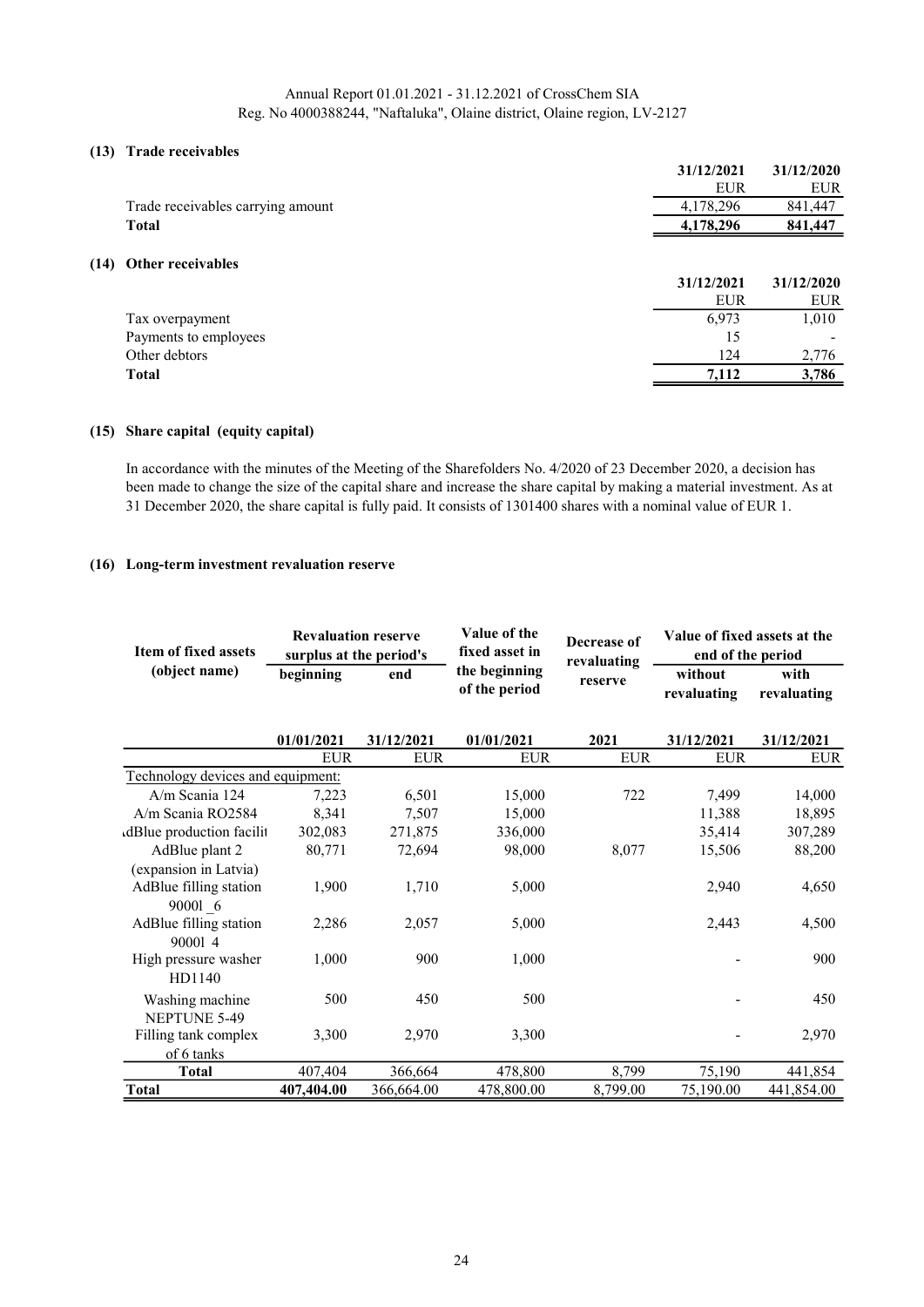#### (17) Borrowings from credit institutions

|                               | $%$ rate                 | Date of                  | 31/12/2021  | 31/12/2021  | 31/12/2020 |
|-------------------------------|--------------------------|--------------------------|-------------|-------------|------------|
|                               |                          | payment                  | Currency    | <b>EUR</b>  | <b>EUR</b> |
| Long-term loans against bonds |                          |                          |             |             |            |
| Bonds issued at nominal value | 6.75                     | 04/11/2024               | 3,000,000   | 3,000,000   |            |
| Unrealised bonds              | $\overline{\phantom{a}}$ | $\overline{\phantom{a}}$ | (1,070,000) | (1,070,000) |            |
| Calculated coupon             | $\overline{\phantom{a}}$ | $\overline{\phantom{a}}$ | 21.256      | 21,256      |            |
| <b>Total</b>                  | X                        |                          | X           | 1,951,256   |            |

In November 2021, SIA CrossChem issue 3000 bonds with a nominal value of 1000 EUR on the Nasdaq Riga Alternative Market First North. The annual bond coupon rate is 6.75% with a quarterly coupon payment. Maturity of the bonds 04.11.2024. The nominal value of bonds issued but not sold as of 31.12.2021 is EUR 1070000.

| Long-term borrowings (from 1 to 5 years) |         |        |         |         |           |  |
|------------------------------------------|---------|--------|---------|---------|-----------|--|
| <b>ALTUM</b>                             | $2.9\%$ | 45.163 | 777.776 | 777,776 | .000.000  |  |
| Total                                    |         |        |         | 777.776 | 1.000.000 |  |
| <b>Total long-term borrowings</b>        |         |        |         | 777.776 | 1.000.000 |  |
|                                          |         |        |         |         |           |  |

#### (18) Other borrowings

|                                          | $%$ rate                 | Date of  | 31/12/2021 | 31/12/2021 | 31/12/2020 |
|------------------------------------------|--------------------------|----------|------------|------------|------------|
|                                          |                          |          | Currency   | EUR        | EUR        |
| Long-term borrowings (from 1 to 5 years) |                          |          |            |            |            |
| CrossChem Agro SIA                       | $\overline{\phantom{a}}$ |          | 46,022     | 20,347     | 34,774     |
| SEB leasing EUR                          | $\overline{\phantom{a}}$ | 2.65/2.5 | 46,387     | 60.792     |            |
| <b>Total long-term borrowings</b>        |                          |          |            | 81.139     | 34,774     |

Loan agreements with SIA SEB Leasing: U107284, interest rate 2.65%, U110090, interest rate 2.65%, U119731, interest rate 2.5%, all loans must be repaid by 31.12.2026. Loan agreement with CrossChem Agro from 01.07.2019 - 4.1% per annum until 31.12.2025

|                              | $%$ rate                 | Date of  | 31/12/2021     | 31/12/2021               | 31/12/2020 |
|------------------------------|--------------------------|----------|----------------|--------------------------|------------|
| <b>Short-term borrowings</b> |                          | payment  | Currency       | <b>EUR</b>               | <b>EUR</b> |
| Irina Andersone              | $\overline{\phantom{a}}$ | O        | 44,317         | $\overline{\phantom{a}}$ | 30,000     |
| Līvija Lūse                  | $\overline{\phantom{a}}$ | 6        | 10 darba dienu | $\overline{\phantom{a}}$ | 350,000    |
|                              |                          |          |                |                          |            |
| SEB leasing EUR              |                          | 2.65/2.5 | 31/12/2026     | 39,406                   |            |
| Swedbank leasing EUR         | $\sim$                   | 2.9/4.5  | 31/12/2021     |                          | 15,441     |
| <b>Total</b>                 | x                        | x        | X              | 39,406                   | 395,441    |

Swedbank leasing agreements: 158384- 6 months.EURIBOR, 2.9% rate valid until 30.06.2021; 168537-6 months.EURIBOR, 2.9% rate valid until 30.12.2021; 168538-6 months.EURIBOR, 2.9% rate valid until 30.12. 162100- 6 months.EURIBOR, 4.5% rate valid until 30.12.2021.Loan agreements with SIA SEB Leasing: U107284, interest rate 2.65%, U110090, interest rate 2.65%, U119731, interest rate 2.5%, all loans must be repaid by 31.12.2026. Loan agreement with CrossChem Agro from 01.07.2019 - 4.1% per annum until 31.12.2025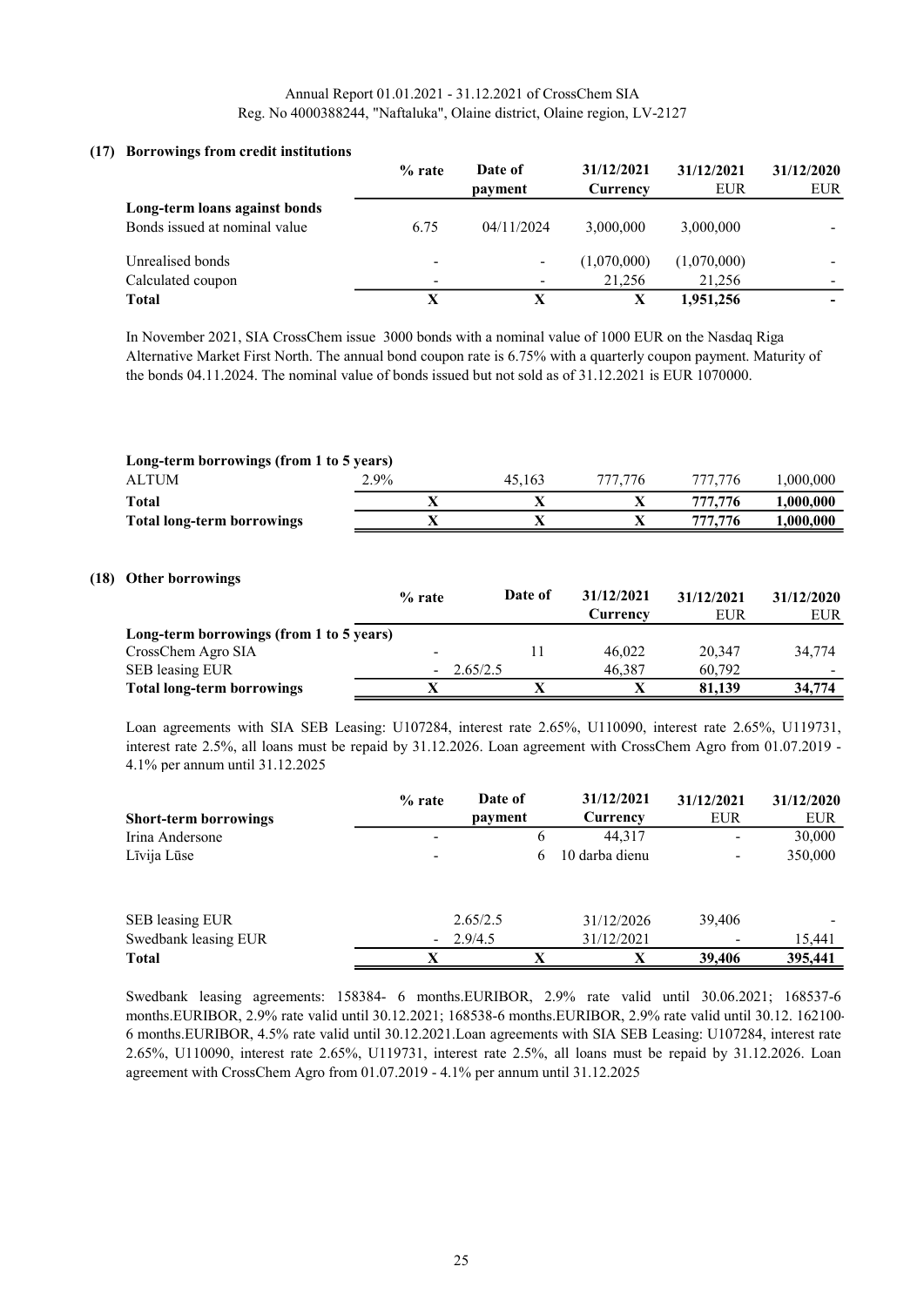## (19) Taxes and mandatory state social insurance contributions

|      |                                                    | 31/12/2021 | 31/12/2020 |
|------|----------------------------------------------------|------------|------------|
|      |                                                    | <b>EUR</b> | <b>EUR</b> |
|      | Social contributions                               | 62,308     | 56,188     |
|      | Personal income tax                                | 31,547     | 37,339     |
|      | Corporate income tax                               | 58,326     | 9,105      |
|      | Value added tax                                    | 7,717      | 4,953      |
|      | Company Car Tax                                    | 3,272      | 2,817      |
|      | <b>Risk duties</b>                                 | 22         | 19         |
|      | <b>Total</b>                                       | 163,192    | 110,421    |
| (20) | <b>Other liabilities</b>                           |            |            |
|      |                                                    | 31/12/2021 | 31/12/2020 |
|      | <b>Short-term other creditors</b>                  | <b>EUR</b> | <b>EUR</b> |
|      | Salary                                             | 89,343     | 60,915     |
|      | Settlement of received deposits                    | 19,392     | 4,760      |
|      | Loan interest payments                             | 3,717      | 3,789      |
|      | Settlement of factoring transactions               |            |            |
|      | Payments to customers for incorrect amounts        | 241,745    |            |
|      | Other creditors                                    | 116        | 18         |
|      | <b>Total short-term other creditors</b>            | 354,313    | 69,482     |
| (21) | <b>Accrued liabilities</b>                         |            |            |
|      |                                                    | 31/12/2021 | 31/12/2020 |
|      |                                                    | <b>EUR</b> | <b>EUR</b> |
|      | Provisions for unused vacations                    | 101,180    | 74,955     |
|      | Settlements with creditors for accrued liabilities | 61,406     | 46,223     |

Total 162,586 121,178